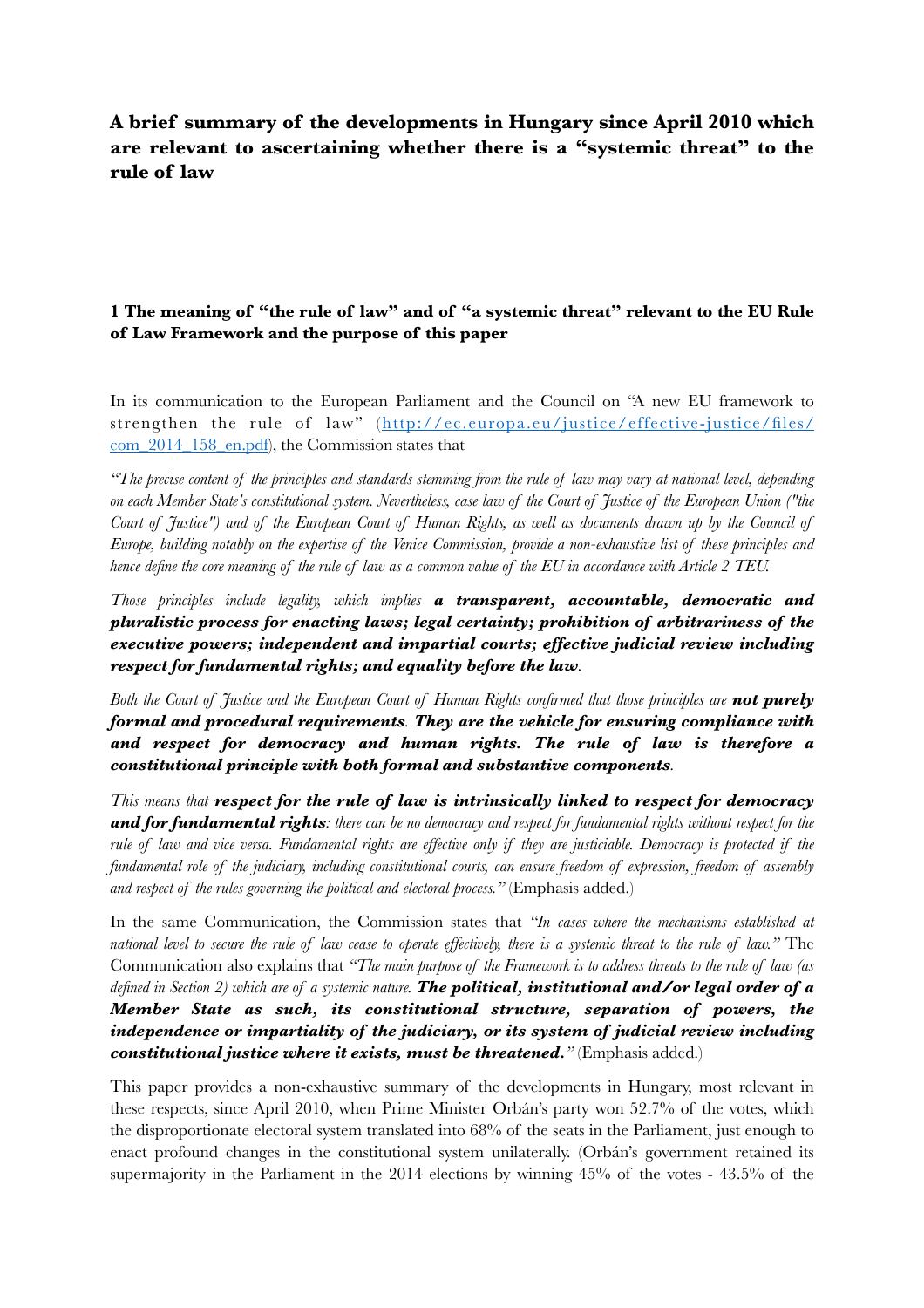votes cast in Hungary - in a new, even more disproportionate election system which they created in the meantime. They lost supermajority in March 2015 when Commissioner Navracsics was appointed and stepped down as a member of the national Parliament, and the subsequent by-election in his constituency was won by an independent candidate.) The developments recited will be contrasted to the requirements stemming from the principle of the rule of law, as highlighted in the above quotes from the Commission communication. The purpose is to substantiate the claim that the least that can be said of these developments is that they constitute a systemic threat to the rule of law.

### **2 The Constitution as a limit to the exercise of executive powers disrespected - vs. "Prohibition of the arbitrariness of the executive powers"**

In a constitutional democracy, the "prohibition of the arbitrariness of the executive powers," starts with the Constitution being respected as a limit to the exercise of power. PM Orbán's regime had the two-thirds supermajority required to change the constitution between 2010 and 2015. This is how they used it.

The 1989 Constitution was amended no less than 12 times in the 18 months after the 2010 elections, before the regime unilaterally replaced it with a new Fundamental Law, which entered into force on 1 January 2012. The new Fundamental Law has not been treated with much more respect. It has already been amended six times, changing about one-fourth of its original text. All the amendments were practically unilateral, that is, passed with the exclusive support of the governing faction, save for one or two extra votes on some occasions from far-right MPs. On quite a number of occasions, the motivation for amending the Constitution or the Fundamental Law has been to prevent the review and annulment by the Constitutional Court of unconstitutional legislation.

Here are some examples.

In October 2010, a retroactive tax, as of January 2010, was adopted by the Parliament on severance pay for public sector employees. In May 2010, the Constitutional Court annulled this law. In response, the ruling majority revoked the Court's authority to review legislation with an impact on the budget, and an amendment to the Constitution was passed allowing the taxation of income from public funds retroactively for up to five years. Subsequently, the law on the special tax was re-introduced and passed once more. Needless to say, the prohibition of imposing obligations with a retroactive effect is itself an elementary requirement of the rule of law. The authority of the Constitutional Court was curbed because it wanted to uphold this principle.

In November 2012, the Constitutional Court ruled that it is unconstitutional to criminalise homelessness. In response, the governing majority amended the Fundamental Law to explicitly authorise the legislature to criminalise homelessness, a bizarre provision to contain for a constitution.

In February 2013, the Constitutional Court ruled that the provision of the 2011 Church Law making a religious organisation's status as a church conditional on the Parliament's approval was unconstitutional. In response, the governing majority amended the Fundamental Law to empower the Parliament to grant or deny church status.

Supplementing unconstitutional bills with amendments to the Constitution to prevent their annulment was quite a standard practice in the period when the regime had supermajority. The Venice Commission, in its Opinion of 17 June 2013 on the Fourth Amendment of the Fundamental Law, concluded: *"In this respect, a consistent pattern of reacting with constitutional amendments to the rulings of the Constitutional Court may be observed in Hungary in recent times, and the the Fourth Amendment follows this pattern.*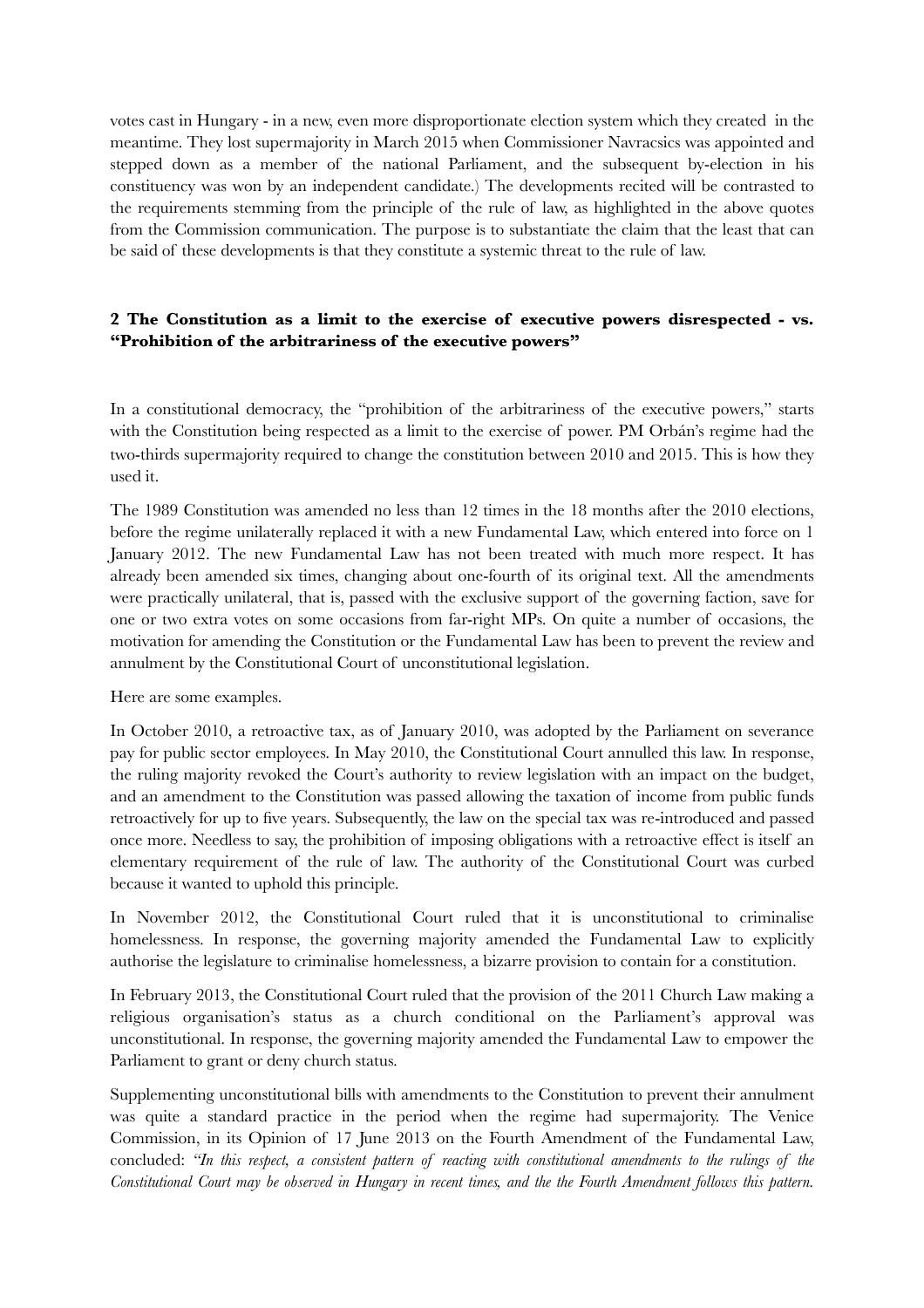*Provisions which were found unconstitutional and were annulled by the Constitutional Court have been reintroduced on the constitutional level: this pattern of 'constitutionalisation' of provisions of ordinary law excludes the possibility of review by the Constitutional Court."* ([http://www.venice.coe.int/webforms/documents/?pdf=CDL-](http://www.venice.coe.int/webforms/documents/?pdf=CDL-AD(2013)012-e)[AD\(2013\)012-e\)](http://www.venice.coe.int/webforms/documents/?pdf=CDL-AD(2013)012-e)

This practice is in stark contradiction with the principle of the "prohibition of the arbitrariness of the executive powers."

### **3 The Constitutional Court packed with party loyalists - vs. "Effective judicial review" + "Prohibition of the arbitrariness of the executive powers"**

Besides curtailing its authority, the regime also chose to occupy the Constitutional Court. Not much after the collision between the governing majority and the Court over the retroactive tax, the appointment procedure of the judges was changed. Beforehand, constitutional court judges were nominated by a committee in which all parties in the parliament had one member. This arrangement served to force the majority to seek consensus or compromise with the minority, since the Parliament can only vote on candidates nominated by the committee. Under the new procedure, the composition of the nominating committee reflects that of the Parliament: whoever has majority in the house, has majority in the committee. As a result, the regime seized total control over the appointment of Constitutional Court judges in 2010, which they kept until March 2015, when they lost their supermajority (the Parliament elects Constitutional Court judges by two-thirds majority). In this period they packed the Court with party loyalists. The Court was enlarged from 11 to 15 members, so that the newly elected judges loyal to the regime can sooner outnumber the old members who had previously been elected through the consensual procedure as their mandates reached their end at different times. To secure control over the Constitutional Control for many years to come, the regime increased the term of the newly appointed judges to 12 years (from 9), and abolished mandatory retirement age (which was 70 beforehand). The right to elect the president of the Constitutional Court was also transferred from the Court itself to the Parliament.

The regime's appointees gradually took over the Court as planned as the mandates of the old members ran out. The first time the new members outnumbered the old ones was April 2013. By April 2016, the Constitutional Court had only members appointed unilaterally by the governing majority. In the selection of the new judges the regime made no attempt to maintain a facade of independence. The first new judge to be appointed was the former minister who ran the Prime Minister's Office in Orbán's previous (1998-2002) government, and two of the subsequent appointees were transferred from their seats in the Parliament, in Orbán's faction of course, to the bench of the Court. The analysis of the rulings of the Constitutional Court leave no doubt that the replacement of the old, consensually elected judges by the appointees of the regime caused a sharp change in the functioning of the Court, and the turning point was the time when the new judges first outnumbered the old ones. The Court can now be pronounced functionally dead as a check on PM Orbán's power. Here is an analysis of the rulings of the Court in the relevant period (prepared, notably, by some of the NGOs the current NGO legislation targets): [http://ekint.org/lib/documents/1490874872-](http://ekint.org/lib/documents/1490874872-DRI_EKINT_indicators_2016.pdf) [DRI\\_EKINT\\_indicators\\_2016.pdf](http://ekint.org/lib/documents/1490874872-DRI_EKINT_indicators_2016.pdf).

**4 The process of adopting the new Fundamental Law: rushed, nontransparent, and unilateral - vs. "Transparent, accountable, democratic and pluralistic process for enacting laws" + "Prohibition of the arbitrariness of the executive powers"**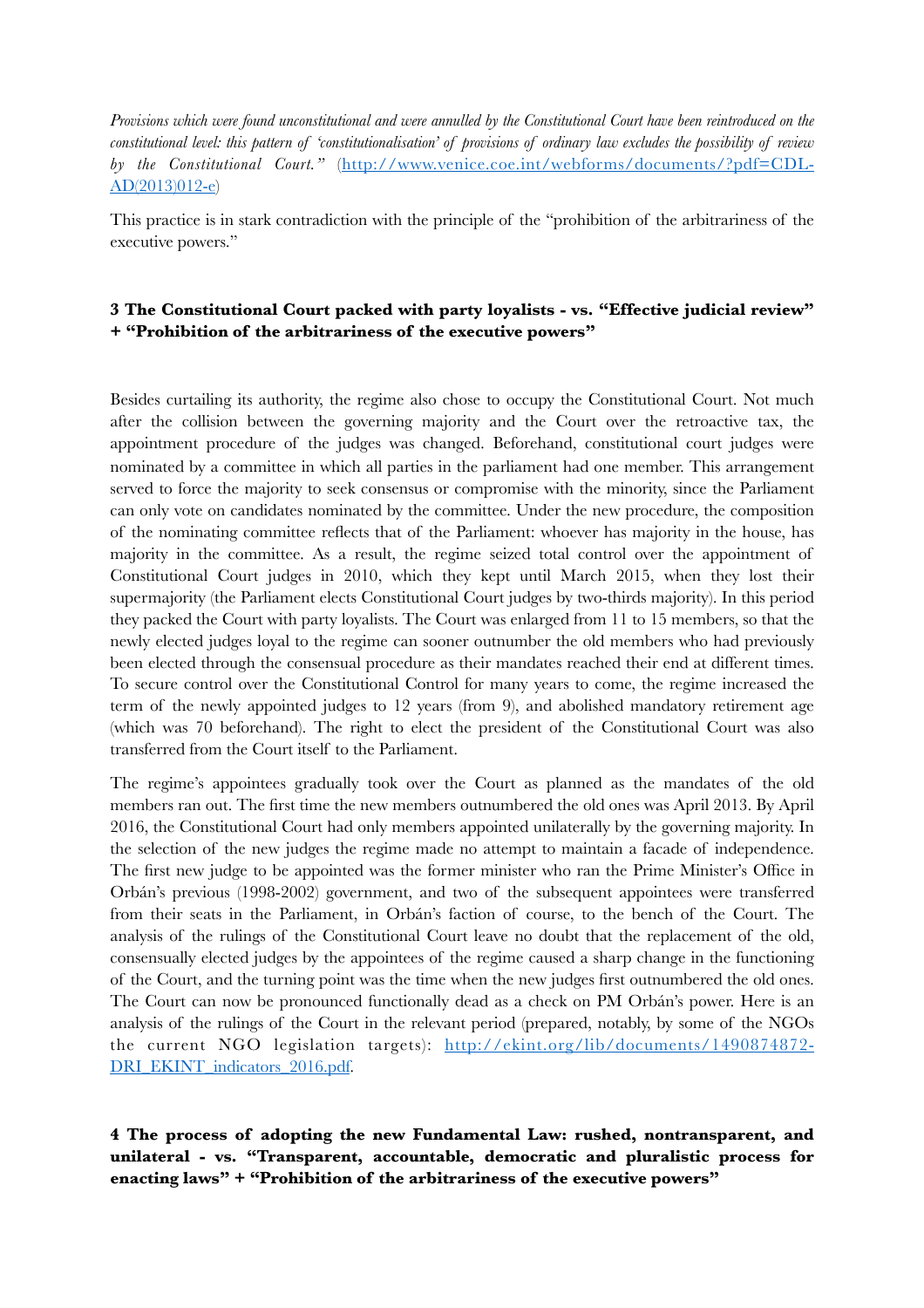One of a constitution's main functions is to establish limits to majoritarian decision-making. The constitution is supposed to make the political community home for citizens with diverse world-views and political opinions. It also establishes the system of institutions among which public power is shared and are capable of functioning as a system of mutual checks and balances. It is therefore essential that the constitution be adopted in a process which creates a chance that it will be accepted by the overwhelming majority of the society, including those who do not belong to the political majority of the day.

The political community has not been given an opportunity to express whether or not it wants a new constitution. Orbán and his party never raised this issue before the 2010 elections, either in their election manifesto or otherwise in the campaign, before the first (and decisive) round of the elections. The pace of framing the new constitution was rushed and the process was nontransparent. It started in mid-June 2010 with an amendment to the old Constitution revoking its Article 24 (5) which was meant to force even a two-thirds supermajority to seek cooperation and compromise with the opposition, requiring a four-fifths majority to adopt the procedural rules for the preparation of the new constitution. As of 29 June 2010, an ad-hoc committee was established in the Parliament entrusted with the responsibility to prepare the new Fundamental Law. After the Constitutional Court was penalised for annulling retroactive taxation (see above), the opposition parties refused to participate in the preparatory process, as they interpreted the actions taken against the Court as evidence of the governing majority's disrespect for constitutionality. The deadline for drafting a concept paper on the principles of the new constitution was 30 November. It was discussed by the committee in six days in December. The concept was discussed at the February 2011 plenary of the Parliament. The general debate was closed two days after it had been opened, the detailed debate took less than five hours. It did not matter much, since, in the end, it was declared that the concept paper does not determine the outlines of the new constitution, it merely serves a "supporting material to help the MP's constitutionmaking work." In other words, it turned out that this meagre piece of paper briefly subjected to public scrutiny had nothing to do with the actual drafting process. The actual draft was prepared in the meantime by members of the ruling party (most notably an MEP), introduced to the Parliament on 14 March as a proposal from two individual MPs, and adopted 35 days later, after merely 9 days of discussion in the Parliament, on 18 April. In its opinion, the Venice Commission deemed that "*it is regrettable that the constitution-making process, including the drafting and the final adoption of the new Constitution, has been affected by lack of transparency, shortcomings in the dialogue between the majority and the opposition, the insufficient opportunities for an adequate public debate, and a very tight timeframe*" [\(http://www.venice.coe.int/webforms/](http://www.venice.coe.int/webforms/documents/default.aspx?pdffile=CDL-AD(2011)016-e) [documents/default.aspx?pdffile=CDL-AD\(2011\)016-e\)](http://www.venice.coe.int/webforms/documents/default.aspx?pdffile=CDL-AD(2011)016-e).

### **5 The substantive requirements of constitutionality: dismissed in the Fourth Amendment - vs. "The rule of law is … a constitutional principle with both formal and substantive components"**

The principle that constitutionality has, beside procedural ones, also substantive requirements, enjoys a wide consensus among the theorists of constitutional democracy. In this vein, the Hungarian Constitutional Court, in its Decision 45/2012, held that *"Constitutional legality has not only procedural, formal and public law validity requirements, but also substantive ones. The constitutional criteria of a democratic state under the rule of law are at the same time constitutional values, principles and fundamental democratic freedoms enshrined in international treaties and accepted and acknowledged by communities of democratic states under the rule of law, as well as the ius cogens, which partly coincides with the foregoing. As appropriate, the Constitutional Court may examine*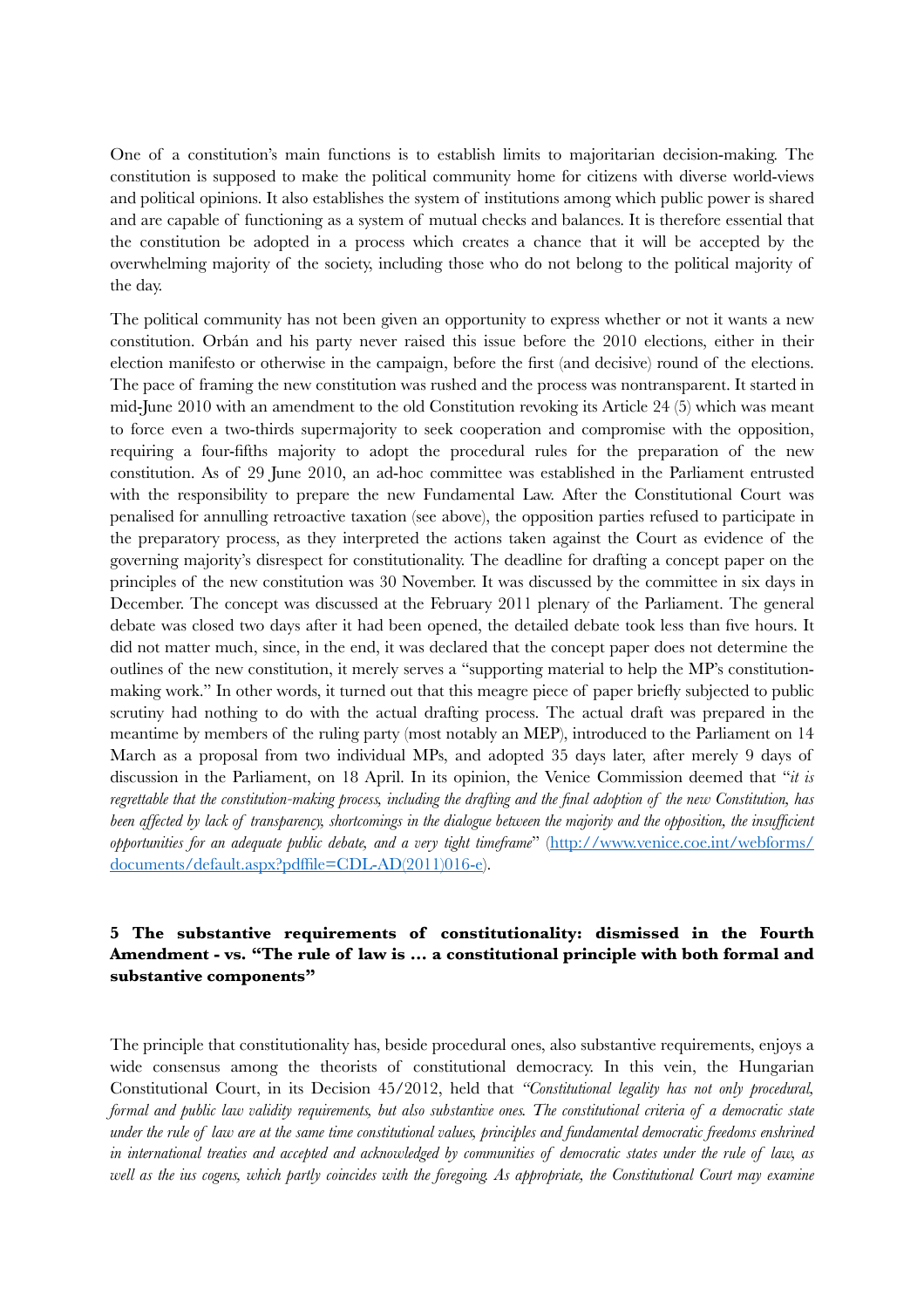*whether these substantive requirements of the constitutionality of a democratic state under the rule of law are consistently observed and included in the constitution."* (Point IV. 7.) Consistently with this statement, earlier, after the new Fundamental Law entered into force, in its Decision 22/2012, the Court established that its rulings made on fundamental values, human rights and freedoms and on the constitutional institutions that have not been changed fundamentally by the Fundamental Law remain valid.

The Fourth Amendment to the new Fundamental Law in March 2013, however, repealed the rulings of the Constitutional Court adopted before the entry into force of the Fundamental Law, reintroduced into the Fundamental Law a number of provisions previously declared unconstitutional by the Court, and stipulated that the Court may review the Fundamental Law and its amendments only from a procedural point of view. With this, the ruling majority basically declared that it only acknowledges merely a narrow interpretation of the procedural requirements of constitutionality, dismissing the Court's position that constitutionality also has substantive requirements.

### **6 The independence of the judiciary under sustained attacks - vs. "Independent and impartial courts"**

The separation of powers is one of the cornerstones of the rule of law. The independence of the judiciary is arguably its most crucial element.

The current regime's systematic attack on the independence of the judiciary started with the removal of Judge András Baka, President of the Supreme Court, three and a half years before the expiry of his mandate. Judge Baka was elected in 2009 by the Parliament for a six-year fixed term. After the 2010 elections, the ruling majority announced its intention to undertake legislative reforms affecting the judiciary. Judge Baka, in his professional capacity as the head of the Supreme Court, commented extensively on these reforms, raised concerns about the constitutionality of some aspects of the proposed measures, officially addressed the President of the Republic, the Prime Minister, and the Speaker of the Parliament about the foreseeable affects of the then planned reduction of the mandatory retirement age of judges, and, subsequent to the adoption of this measure, he also addressed both the Hungarian and the EU public in a communiqué on the same subject. He also successfully challenged the July 2011 amendments to the Code of Criminal Procedure before the Constitutional Court on the ground of unconstitutionality and violations of obligations stemming from international treaties (note that it was before Orbán's appointees started to outnumber the old members of the Constitutional Court). The New Fundamental Law, adopted in April 2011, re-named the Supreme Court "Kúria," which was the Supreme Court's historic Hungarian name. On 6 July 2011, in the Position of the Government of Hungary on the Opinion on the Fundamental Law of Hungary adopted by the Venice Commission, the Government assured the Venice Commission that the drafting of the transitional provisions of the Fundamental Law would "not be used to unduly put an end to the terms of office of persons elected under the previous legal regime." Senior members of the government and governing faction, including then State Secretary for Justice Róbert Répássy and Gergely Gulyás, MP, declared that the change of the name "will certainly not provide any legal ground for a change in the person of the Chief Justice." In November the same year, the very same MP Gulyás submitted a proposal to amend the old Constitution (then still in force) providing that the Parliament would elect the President of the Kúria by the end of December 2011, to take office on 1 January 2012. Also in November 2011, a bill on the transitional provisions of the Fundamental Law was introduced by two members of the majority faction, providing that the mandate of the President of the Supreme Court would be terminated upon the entry into force of the Fundamental Law on 1 January 2012. The ruling of the Grand Chamber of the European Court of Human Rights found that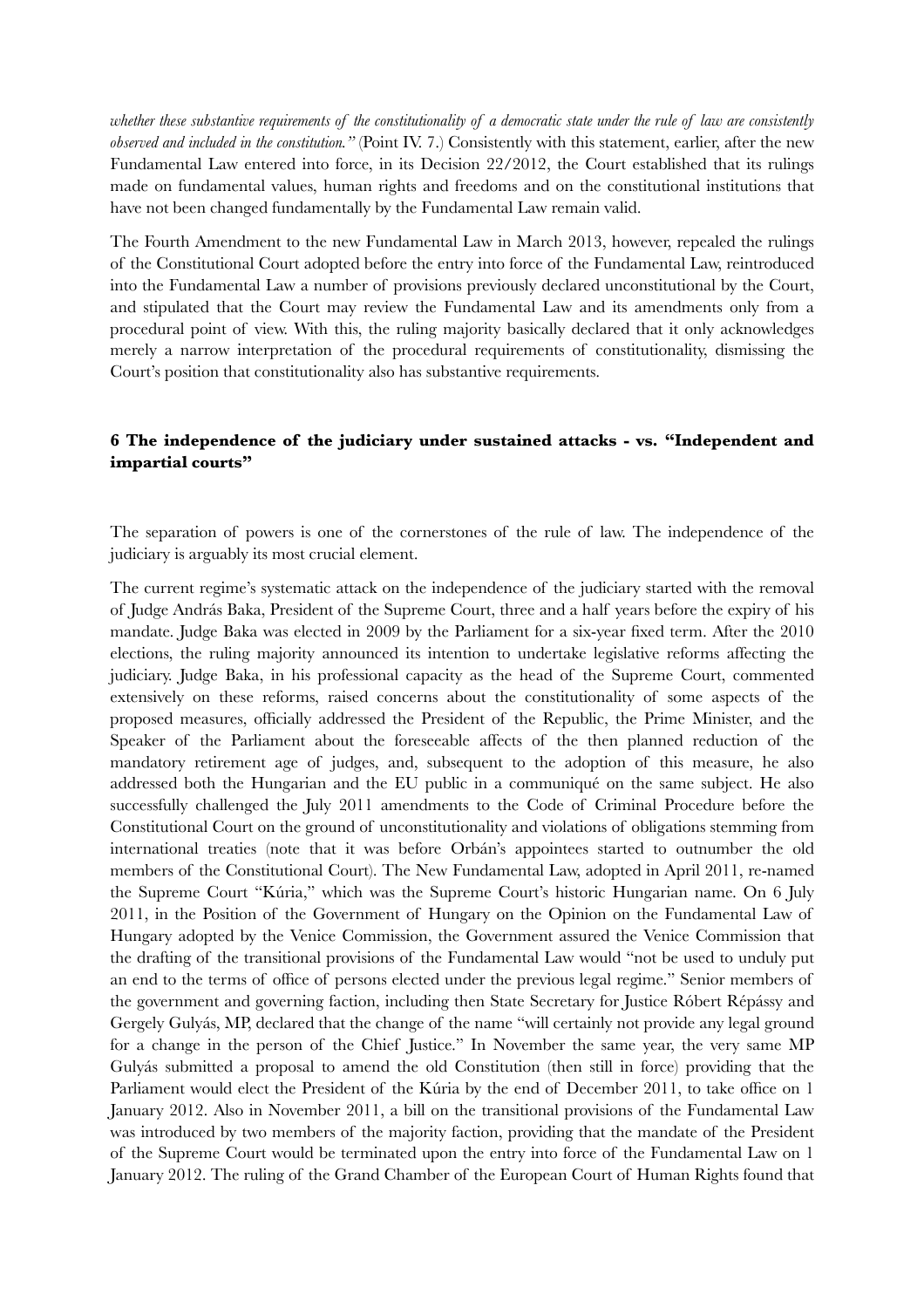both Judge Baka's right of access to a court, as guaranteed by Article 6 § 1 of the European Convention on Human Rights, and his freedom of expression, as guaranteed under Article 10 of the same Convention, has been violated. In  $\S 117$  of its judgement, the ECtHR endorsed the opinion of the Venice Commission on Judge Baka's case that the legislation bringing about the termination of his office was "directed against a specific person," and was therefore *"contrary to the rule of law."* In § 172 of its judgement, the Court expressed its view that the fact that the President of the Supreme Court was removed from office three and a half years before the end of his fixed term *"can hardly be reconciled with the particular consideration to be given to the nature of the judicial function as an independent branch of State power and to the principle of the irremovability of judges, which – according to the Court's case-law and international and Council of Europe instruments – is a key element for the maintenance of judicial independence."* (The text of the ECtHR ruling is available here: [https://www.icj.org/wp-content/uploads/2016/06/Hungary-CASE-OF-](https://www.icj.org/wp-content/uploads/2016/06/Hungary-CASE-OF-BAKA-v.-HUNGARY.pdf)[BAKA-v.-HUNGARY.pdf.](https://www.icj.org/wp-content/uploads/2016/06/Hungary-CASE-OF-BAKA-v.-HUNGARY.pdf))

With the entry into force of the new Fundamental Law on 1 January 2012, the mandatory retirement age of judges has been lowered from 70 to 62 years. This measure is in stark contrast with the abolishing of the retirement age for Constitutional Court judges (see above), which had also been 70 years. Here is a joint opinion of three of the NGOs now persecuted as "foreign-funded" pointing out the incoherence: http://helsinki.hu/wp-content/uploads/ [NGO\\_Statement\\_on\\_Age\\_limit\\_for\\_CC\\_judges\\_14112013.pdf.](http://helsinki.hu/wp-content/uploads/NGO_Statement_on_Age_limit_for_CC_judges_14112013.pdf)

This contradiction clearly reveals the complete disregard for general normative principles in the legislations by means of which the current regime reshaped the Hungarian political and legal system to cement its power. The retirement age of Constitutional Court judges was abolished, combined with the extension of the length of the term of the newly elected ones (see above), because it served the interest of the regime to keep its appointees in office for as long as possible. Ordinary judges were sent to retirement, removing about 10% of all judges, and about one-fourth of the senior ones, mostly court presidents who assign cases, accompanied by the centralisation of the administration of courts, which gave control to an official hand-picked by the regime over the appointment of judges, to achieve essentially the same goal through a contrary measure: to tighten the regime's grasp on the judiciary by replacing as many judges as possible in the shortest possible time. In November 2012, the European Court of Justice ruled that lowering the mandatory retirement age from 70 to 62 violated EU law. The Parliament passed a law that made it possible for judges previously forced to retire to return to service. By this time, most of them had been replaced by young judges, and most of them declined the opportunity to be reinstated.

As indicated just above, in 2011, a radical centralisation of the administration replaced the former selfgovernment of the judiciary with a single-person governance by an appointee of the parliamentary majority elected for nine years. The appointee turned out to be a judge with very close ties to the ruling party. The President of the newly established National Judicial Office was given authority to

appoint and terminate judicial positions, to transfer and assign judges, oversee the inspection of judges and procedures of judicial discipline. At the outset, the President was even vested with the right to reassign hand-picked cases to hand-picked courts, which led to the transferring of a number of politically sensitive cases. This latter element of the system was abolished in 2013 after the Constitutional Court (before the regime's appointees had majority in it) deemed it unconstitutional, without any rectification for those whose right to a fair trial had been violated. Here is a list of worries that the Venice Commission raised about the centralisation of the administration of the judiciary at the outset: [http://www.venice.coe.int/Newsletter/NEWSLETTER\\_2012\\_02/1\\_HUN\\_EN.html,](http://www.venice.coe.int/Newsletter/NEWSLETTER_2012_02/1_HUN_EN.html) and here is an assessment of how the situation changed four years after the initial concerns were raised by the International Bar Association's Human Rights Institute, titled "Still under threat: The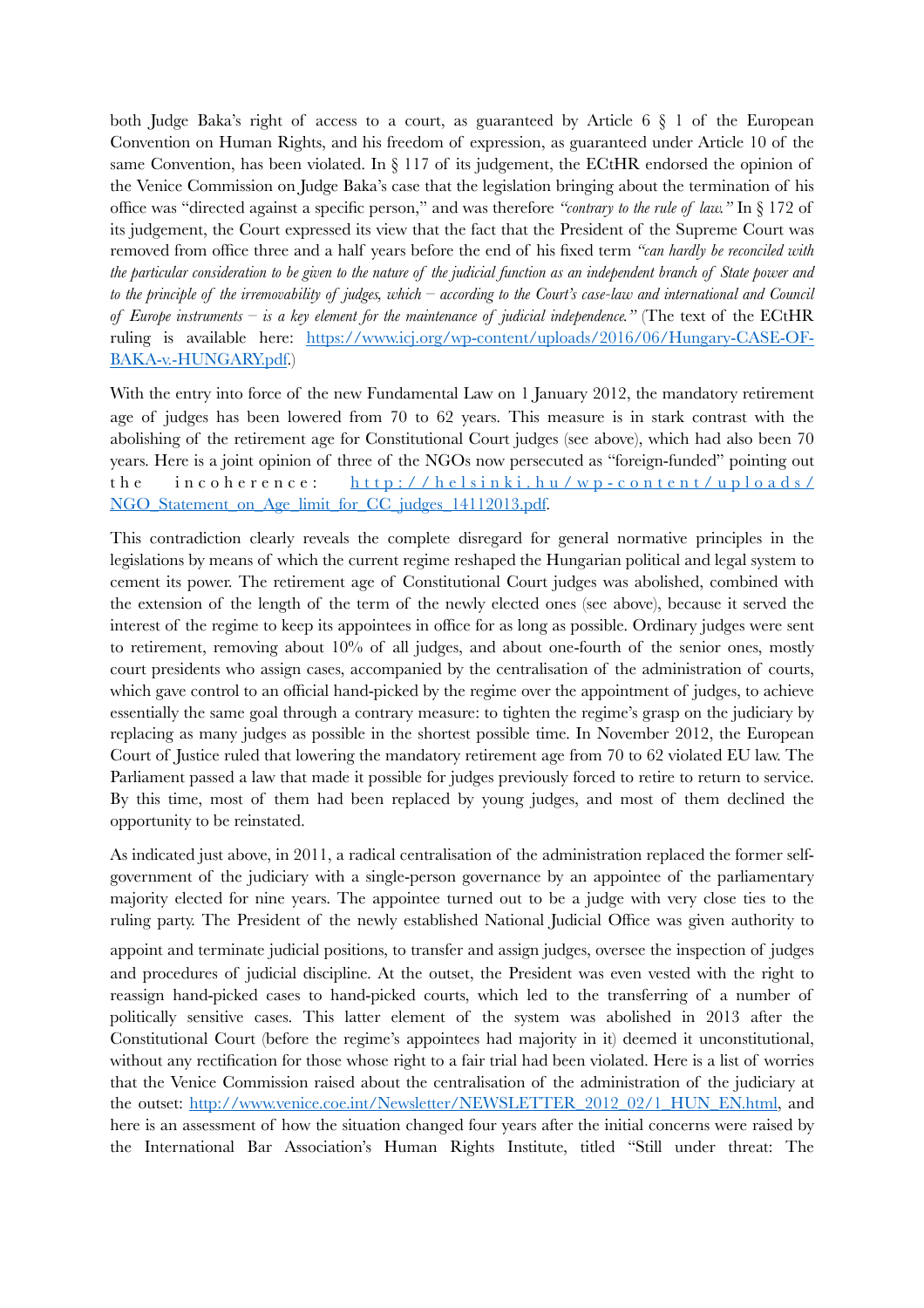independence of the judiciary and the rule of law in Hungary:" [http://www.ibanet.org/Article/](http://www.ibanet.org/Article/NewDetail.aspx?ArticleUid=93e2c33c-71e5-4ab5-89a7-299f5c5752ce) [NewDetail.aspx?ArticleUid=93e2c33c-71e5-4ab5-89a7-299f5c5752ce](http://www.ibanet.org/Article/NewDetail.aspx?ArticleUid=93e2c33c-71e5-4ab5-89a7-299f5c5752ce).

## **7 Capture of the remaining independent institutions - vs. "Prohibition of the arbitrariness of the executive powers"**

Dismantling the system of checks and balances did not stop at capturing the Constitutional Court and attempting to do the same with the judiciary.

Since the authority of the President of the Republic is mainly moral, and the President is supposed to "represent the unity of the nation," in the first 20 years after the fall of the Communist regime, it was customary to elect a President who was at least assumed to be capable of rising above partisan politics. This tradition was discontinued in 2010 when a former vice-president of the ruling party, Pál Schmitt was elected as President. He showed no inclination whatever even to appear independent. One of the few means at the President's disposal to influence legislation is to send a bill, after it has been passed by the Parliament, back to the Parliament for reconsideration, or to the Constitutional Court for review. Both these tools were frequently used by László Sólyom, the last pre-2010 President. Schmitt, at his hearing in the Parliament prior to his election, stated that he had "no intention to be an obstacle to legislation." Once elected, he even had the link "Motions for Constitutional Review" removed from the presidency's website. He was forced to resign after he was found out to have plagiarised his doctoral dissertation. His successor, János Áder, was an active MEP of PM Orbán's party when he was elected, and he previously served as leader of the parliamentary faction and as vice-president of the same party. It is perhaps natural that a time came when the presidency is taken over by party politicians, it should be noted, nevertheless, that the presidency is neither a check nor a balance to PM Orbán's rule since 2010.

A notable case similar to that of Judge Baka, the former head of the Supreme Court (see above), is the case of the former Ombudsman for Data Protection, András Jóri. Mr Jóri was elected as Ombudsman for Data Protection in 2008. In 2010, the office of the Ombudsman for Data Protection was abolished and a new data protection authority was established in its place. Ombudsman Jóri was removed from office years before the end of his fixed mandate. In April 2014, the European Court of Justice found this to be in violation of EU law. The Court emphasised that by ending the mandate of the Ombudsman before the end of his fixed term, the government undermined the independence of the data protection authority. The government was made to apologise to Ombudsman Jóri and pay a compensation to him. It did not change the fact, however, that an independent constitutional control institution has been abolished and replaced by a government agency, led by an official appointed by the government. (The ECJ's ruling: http://curia.europa.eu/juris/document/document.jsf? [docid=150641&mode=req&pageIndex=1&dir=&occ=first&part=1&text=&doclang=EN&cid=52475](http://curia.europa.eu/juris/document/document.jsf?docid=150641&mode=req&pageIndex=1&dir=&occ=first&part=1&text=&doclang=EN&cid=524755) [5](http://curia.europa.eu/juris/document/document.jsf?docid=150641&mode=req&pageIndex=1&dir=&occ=first&part=1&text=&doclang=EN&cid=524755))

Even though, just like the previous Constitution, the 2011 Fundamental Law lists the Chief Prosecutor's Office among the independent constitutional institutions, a former head of the ethics committee and election candidate of the ruling party, Péter Polt, has been elected by the parliamentary majority as Chief Prosecutor. He had already held this position once when Orbán's party had its first chance to elect its own candidate. The length of his term was extended from 6 years to 9. Given the strictly hierarchical organisation of prosecutorial offices in the country, it is ultimately up to him to decide which case will be investigated, who will be charged and brought before a court, and who will avoid to be held to account. Since his appointment as Chief Prosecutor, according to the data provided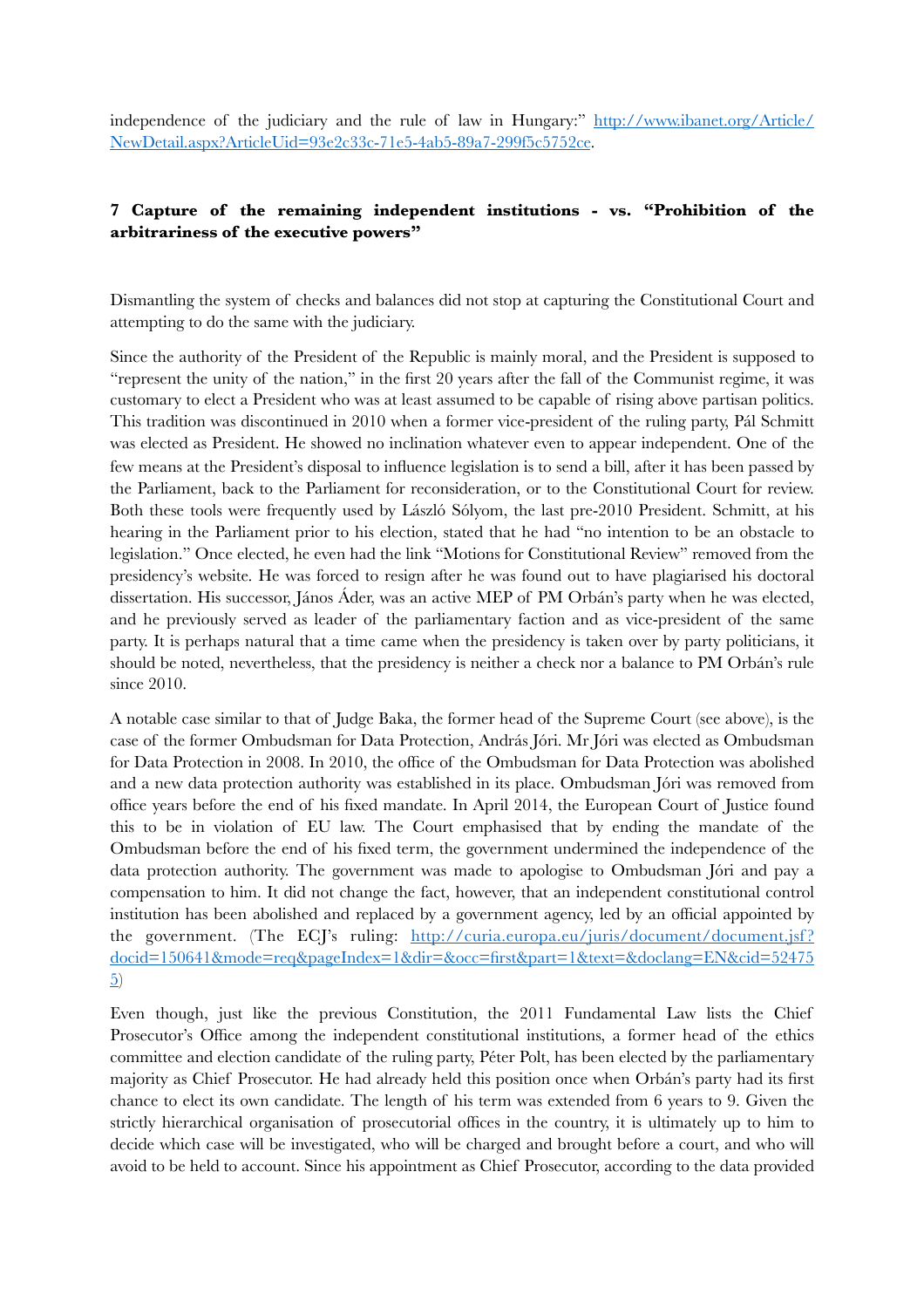by his office, the number of rejected prosecutions in corruption cases increased three-fold and the [incidence of abandoned investigations doubled \(http://www.crcb.eu/wp-content/uploads/2015/05/](http://www.crcb.eu/wp-content/uploads/2015/05/research_note_2015_court_judgements_150612.pdf) [research\\_note\\_2015\\_court\\_judgements\\_150612.pdf](http://www.crcb.eu/wp-content/uploads/2015/05/research_note_2015_court_judgements_150612.pdf)).

From the authorities overseeing specific sectors the capture of the Media Authority and its Council is especially significant because it affects media freedom. Before 2010, compliance with the media law was overseen by a board in which the parties belonging to the governing majority and those in opposition had an equal number of delegates, and its president was appointed consensually by the President of the Republic and the Prime Minister, who frequently belonged to different political sides. Now the five-member board overseeing the media, called the Media Council, is elected by the Parliament for nine years upon nomination by an ad-hoc committee, in which the parties are represented according to the number of their seats in the Parliament, with the exception of the board's president, who is nominated by the Prime Minister. Consequently, no other party than Orbán's Fidesz has appointees in the Media Council. In 2010, a former Fidesz MP was appointed as the Council's first President.

A former student of the Bibó College, the birthplace of Fidesz, PM Orbán' party, and a close associate of Lajos Simicska, the former treasurer of the same party, Ildikó Vida was appointed as head of the tax authority. Ms Vida is currently the head of the board of Simicska's flagship company, Közgép, a former champion winner of public procurement contracts, until Simicska fell out with Orbán.

An MP from Orbán's party, László Domokos, was made head of the State Audit Office.

A cardinal law, passed on 30 December 2011, gave the Prime Minister the right to appoint all vicepresidents of the Central Bank. Beforehand, the president of the bank initiated the nominations himself. The law also created a new third vice-president for the bank, so PM Orbán could name one of the vice-presidents immediately without having to wait for the mandate of the incumbent vicepresidents to end. A similar technique was used to increase the PM's influence over the Monetary Council, in charge of monetary policy and interest rates. (In fairness, the previous Socialist government also used this technique in an attempt to take control of the Monetary Council.) The President of the Central Bank, András Simor, whose salary was previously slashed by 75% in an attempt to force him out, was kept in office mostly by pressure from the European Central Bank, but the government created a way for itself to get rid of him before the end of his term in 2013. Also in 30 December 2011, the Parliament passed an amendment to the Fundamental Law that authorised The Parliament to merge the Central Bank with the Financial Supervisory Authority to create a new institution. Using this option, the government would have been able to appoint the head of this new institution. In the end, Mr Simor held on to his office until 2013. He was then replaced by György Matolcsy, who until then served as minister of the national economy in PM Orbán's government.

A Fiscal Council was created in 2009, after the adoption of the Financial Responsibility Act of 2008, in an attempt to restore the credibility of the country's fiscal policy. The Council had three members, highly esteemed both for their professional record and their independence, elected by the Parliament for a non-renewable nine-year term, upon nomination by the President of the Republic, the President of the Central Bank, and the President of the State Audit Office. One eligibility requirement was that a nominee must not have been active in a political party for at least four years prior to the nomination. The members of the Council were elected practically unanimously by an otherwise bitterly divided Parliament. Notably, they were endorsed by every single MP belonging to Fidesz, Orbán's party. The Council had a secretariat consisting of about 30 officials. The Council's function, as an independent watchdog institution, was to review legislative proposals affecting state finances, analyse the effects of reforms proposed by the government, and make its own macroeconomic forecasts. Most notably, it had to validate the credibility of the state budget. The Council soon earned international respect. Then, after Orbán's takeover in 2010, the Council criticised the first budget proposed by the new government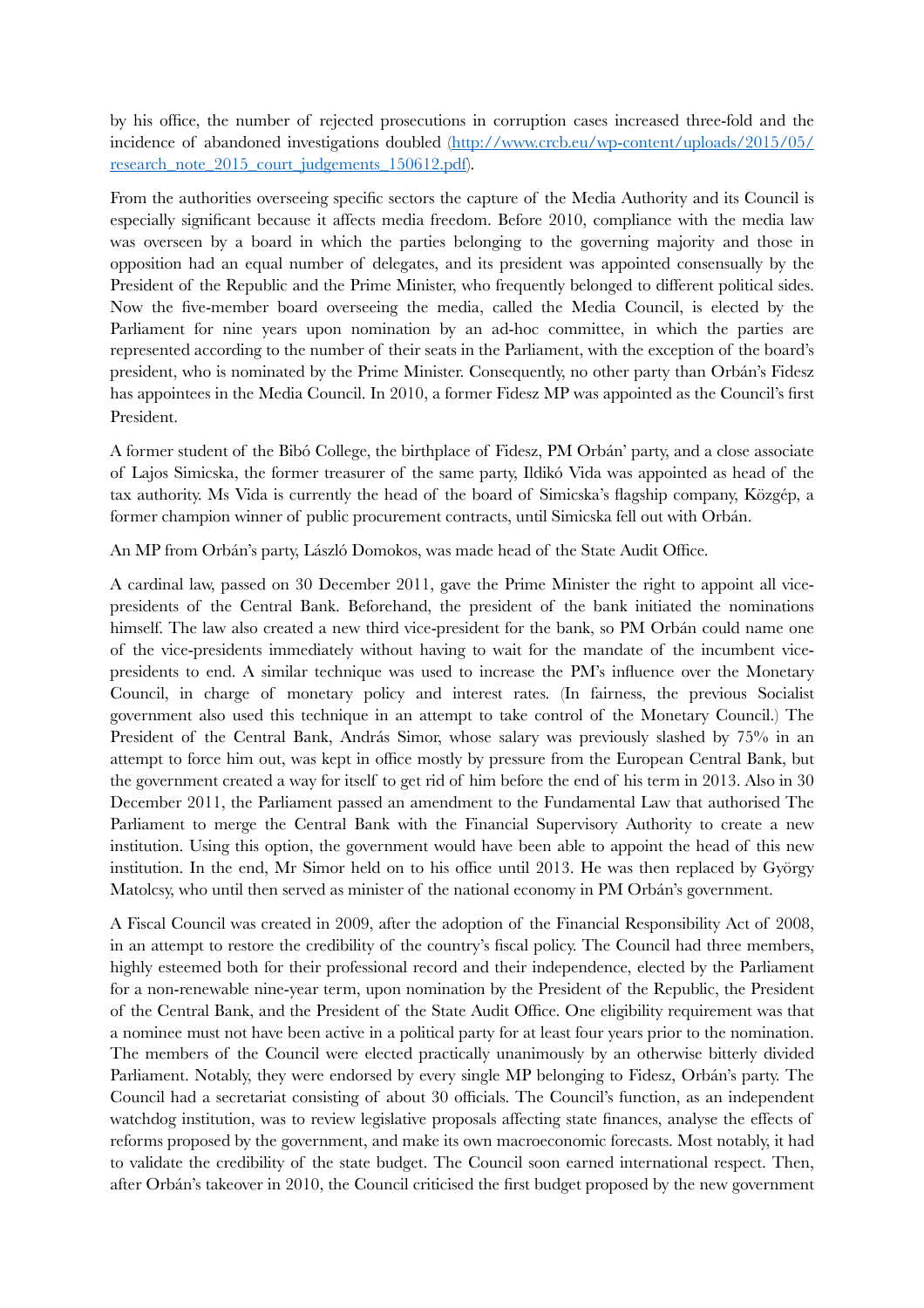for overly optimistic forecasts and a lack of transparency. Retaliation was swift. The Council's operational budget was slashed from HUF 836 million to a mere 10 million, as a result of which the Council's secretariat had to be disbanded, depriving the Council of its ability of making independent macroeconomic forecasts and analysis. Here is an open letter from this period from the heads of the comparable Swedish, British, and Dutch institutions published in the Financial Times calling for the preservation of the Council's independence: [https://www.ft.com/content/69d5e212-00d0-11e0](https://www.ft.com/content/69d5e212-00d0-11e0-aa29-00144feab49a) [aa29-00144feab49a](https://www.ft.com/content/69d5e212-00d0-11e0-aa29-00144feab49a). The head of the State Audit Office, a person appointed from the ranks of Fidesz MPs just months before, rushed to explain to the press that the creation of the Council was a measure to respond to a crisis, and now that the crisis was over, there was no clear need for the institution in its original form any longer. After, in a cardinal law also adopted on 30 December 2011, the statute of the Council was changed profoundly, its president, George Kopits, stepped down. A new president was chosen by the President of the Republic with a mandate of six years, without remuneration and on a part-time basis. The remaining two positions were filled by the President of the Central Bank and the President of the State Audit Office *ex officio*. With two of the three new members having close ties to the government, the Council was no longer an independent institution. Nor had it any resources. Curiously, the new law gave it a much stronger mandate that it previously had, nevertheless. The Council was given the right to veto the state budget if it is deemed not to be in line with long-term goals to limit the state debt.

The list could be continued. Consensual appointment mechanisms have been abolished. Officials previously appointed whose fixed terms did not end soon enough have been forced out of their offices. Every constitutional institution with functions to limit and control the power of the government are in the firm grip of party loyalists appointed for unprecedentedly long terms.

## **8 Curbing the space for debate in the Parliament - vs. "Transparent, accountable, democratic and pluralistic process for enacting laws"**

The rule of law also crucially depends on the rules that apply to the process through which laws are adopted.

Right after the 2010 elections, the ruling majority started to rush an enormous amount of bills through the Parliament. By the end of the first full year of the Parliament elected in April 2010, that is, by the end of 2011, it passed more than 350 bills. Many times parliamentary debates of important legislation affecting large parts of the society (like the Labour Code, to take one example) took place during the night, thus shielded from the eye of the public.

Some of this large amount of bills were proposed by the government, but many of the most significant ones that reshaped the constitutional system came from individual MPs belonging to the ruling party. The reason behind this practice was to circumvent the legal requirements applicable to legislative proposals made by the government set out in Act 131 of 2010 on the participation of civil society in the preparation of legislation and in Decree 24/2011 of the Minister of Public Administration and Justice on preliminary and ex-post impact assessment, which do not apply to bills introduced by individual MPs. Besides affecting the quality of legislation, pushing legislation through the Parliament using this procedure also entails a restriction on public debate. Laws that have been passed this way include amendments to the old Constitution, the new Fundamental Law itself, its the Second and Fourth Amendments, the Transitional Provisions of the Fundamental Law, and a number of cardinal laws, including the media laws that attracted much international attention.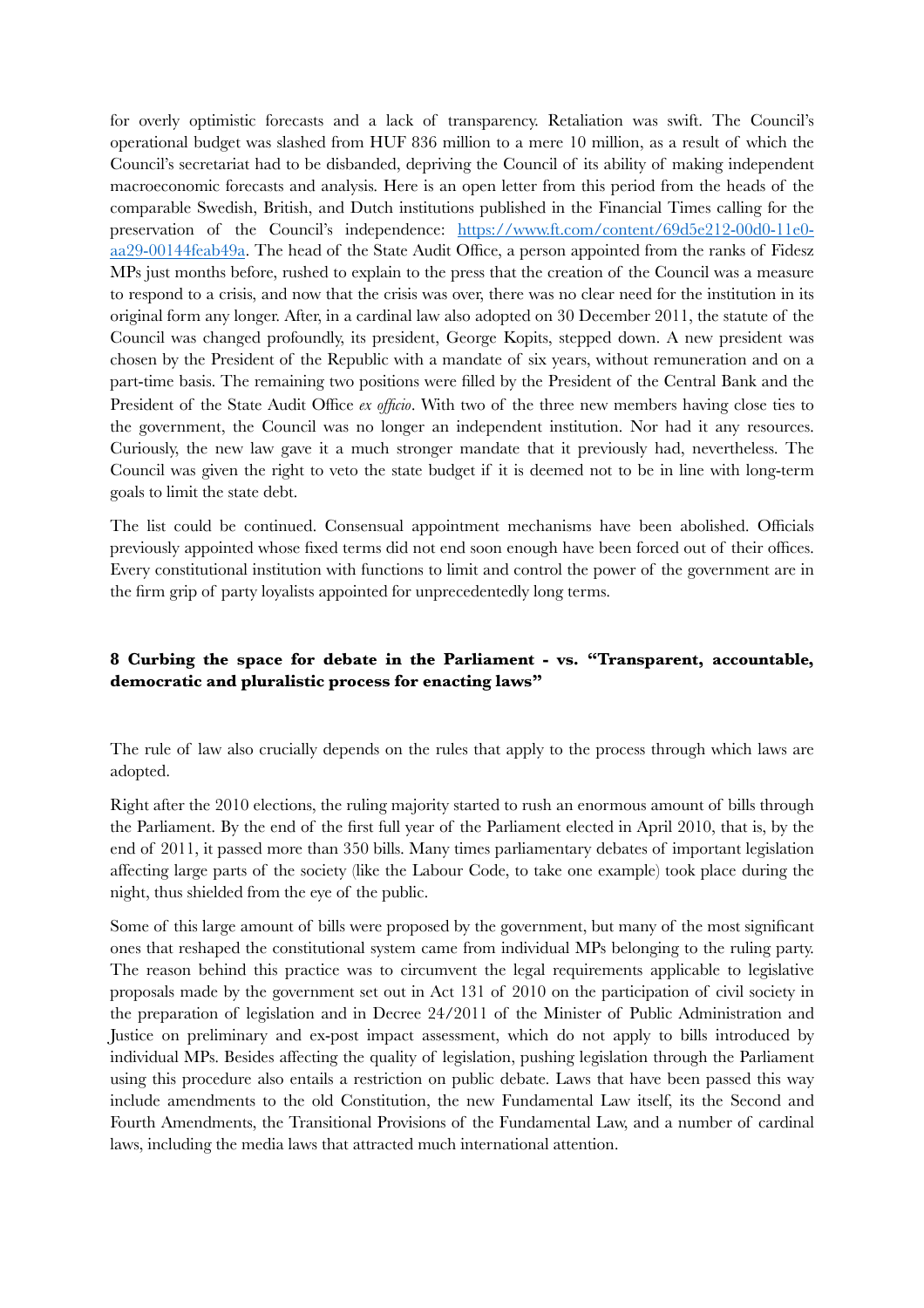On 30 December 2011, the Parliament adopted amendments to the House Rule. The new rules gave the governing majority new ways to curtail debate in the Parliament, push bills through the House at an insanely fast pace, or circumvent the discussion of significant provisions altogether by submitting them as amendments right before the final vote to be voted on without discussion. Previous limitations on the content of amendments submitted after the plenary phase of the legislative process has ended, just before the final vote, have been abolished. A whole new "exceptional urgent procedure" was introduced. Under this procedure, the MPs had only three hours to propose amendments to a bill, and the plenary debate on the bill and the proposed amendments, as well as the final vote, had to be completed within 24 hours. The majority required to initiate this procedure was established at twothirds of the MPs present, which is the majority the government had at the time in the House. The Parliament already had a much more relaxed "exceptional procedure," which required a four-fifths majority. This requirement was also reduced to three-fourths. Here is an analysis, again, prepared by three of the NGOs currently under attack, some time after these changes were passed, assessing these issues and others:<http://helsinki.hu/wp-content/uploads/Rights-of-opposition.pdf>.

The house rules were modified again in February 2014. More reasonable rules were adopted for amendments before the final vote, and the fast-track procedures were also re-regulated. A more relaxed "urgent procedure" and a very swift "exceptional procedure" has been introduced. Under the latter, the proponent of the adoption of the procedure also proposes the deadlines for the MP's to submit draft amendments, which, just like under the previous "exceptional urgent procedure" can be as short as three hours, and also the time of the vote on the proposed amendments and the final vote, which can be the next day. The Parliament can now decide to use the exceptional procedure by simple majority, and it can be used four times per semester. This was the procedure used to adopt the amendment to the Higher Education Law to force CEU out of the country. The 2014 changes to the House Rule also curb spontaneous plenary debate.

The Parliament can establish committees of inquiry for the purpose of investigating matters pertaining to the responsibility of the Government. The House Rule stipulates that a committee of inquiry shall be set up if it is initiated by one-fifth of MPs, and a formal decision to establish the committee is passed by the simple majority of the plenum. Prior to 2010, parliamentary inquiries were a frequently used institution, and were often initiated by the opposition. In the 2010-2014 term the governing majority did not allow a single parliamentary inquiry initiated by the opposition.

It is just natural that to these restrictions of discussion in the Parliament opposition MPs started to react by resorting to previously unusual means, such as holding up placards and banners. The Speaker, however, has been given extensive means to restrict the MPs freedom of expression. MP's can face high fines or exclusion from parliamentary sessions if the Speaker deems that they are "undermining the prestige of the Parliament" by holding up a sign. Here is a European Court of Human Rights case in which the Court ruled that the interference from the Speaker's part with the right to freedom of expression of a number of opposition MP's who held up placards during a vote was not "necessary in a democratic society" and, accordingly, there has been a violation of Article 10 of the Convention: <https://lovdata.no/static/EMDN/emd-2013-042461-2.pdf>.

## **9 Unfair political competition - vs. "Respect for the rule of law is intrinsically linked to respect for democracy"**

In 2011, the ruling supermajority adopted a new electoral law unilaterally. The bill was accompanied by a newly drawn map of electoral constituencies, a piece of shameless gerrymandering. While the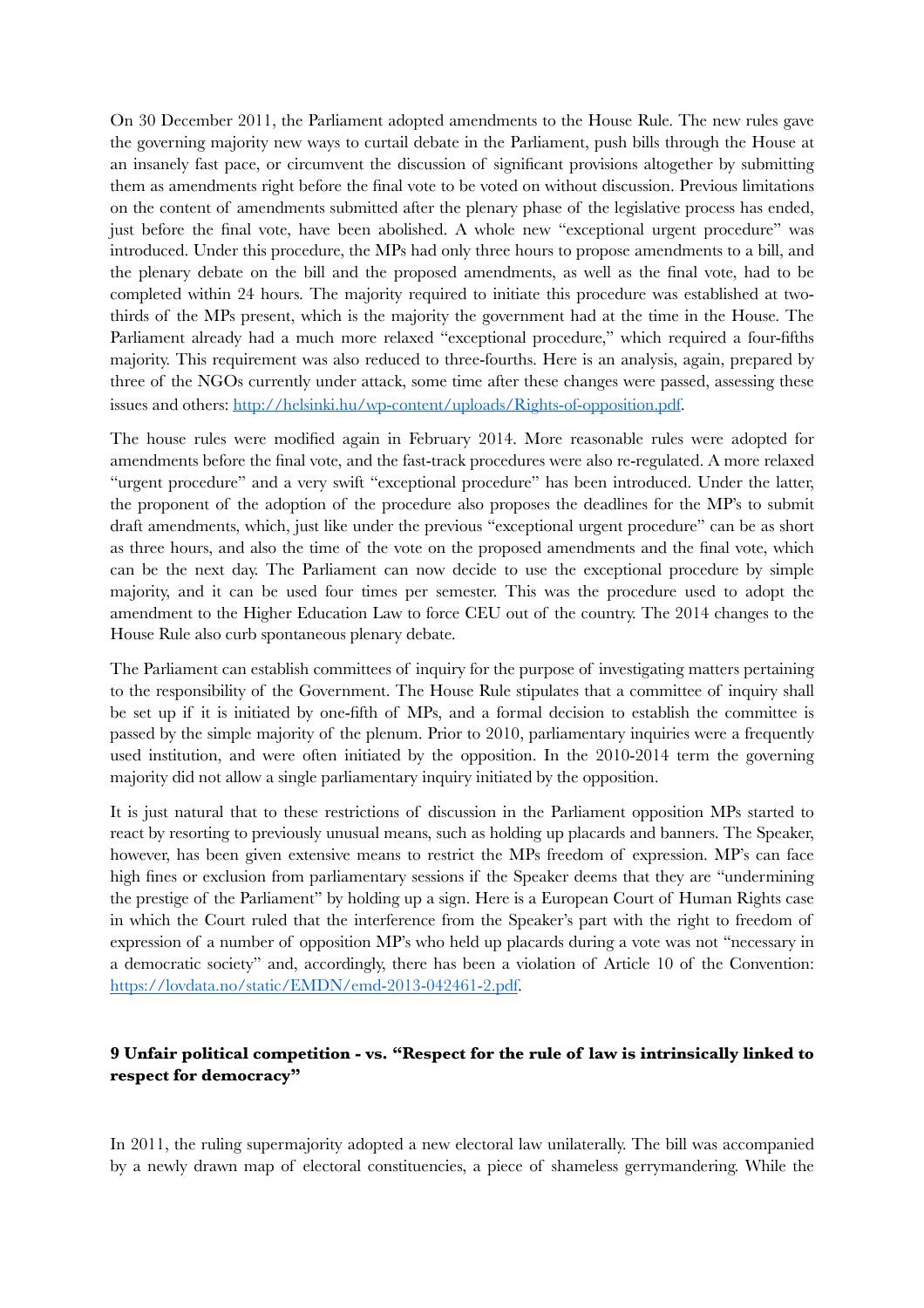details of a gerrymandered redrawing of electoral districts is usually quite a subtle matter, there is a straightforward indicator of systematic bias: districts that can be foreseen to be left-leaning on the basis of the distribution of votes at earlier elections are larger, typically by 5-6 thousand, than the righleaning ones, giving more weight, on average, to the vote of citizens expected to vote for the incumbent right-wing government. Had the current election rules been in effect in the last two elections Orbán's Fidesz lost, in 2002 and 2006, they would have won them.

The new system is, just like the old one was, what political scientists call a "mixed-member majoritarian" system with partial compensation. That is, mandates are won both in single-member electoral districts and on party lists, but, unlike in "mixed-member proportional" systems, used, e.g., in Germany or Scotland, the two elements are not coordinated to produce a proportional outcome. This is a feature shared by the old and the new Hungarian election system, but the system was made significantly more disproportional than it already was by shifting the balance for single-member districts at the expense of the number of seats to be filled from party lists, and with the introduction of "winner compensation." This latter means that not only votes cast for candidates who loose in an individual constituency are counted as votes for the compensational list, but also the votes cast for the winner in excess of what would have been minimally necessary to win the district. (For example, if the winning candidate beats the runner-up by 3,000 votes, 2,999 votes will be counted for the compensatory list of the party of the winning candidate.) This latter rule won 6 extra mandates for the ruling party at the 2014 elections.

Another significant change is that the previous second round of the election in individual electoral districts has been abolished. The seat of an electoral district can now be won by relative majority achieved in a single round of voting. Besides being a particularly poor method of preference aggregation, this method strongly favours a large party with multiple smaller competitors, especially if, for political reasons, they cannot afford to create a straightforward alliance before the first and only round of the elections, which happens to be the case in Hungary.

It is already highly problematic from a democratic point of view if a party that wins supermajority by winning slightly more than half of the votes jumps at the opportunity to unilaterally change the electoral rule in its own favour, without the slightest inclination to seek consensus or compromise with the opposition, but this was not the main reason why the OSCE/ODIHR election observation mission pronounced the 2014 Hungarian elections "free but unfair."

The concerns raised by the OSCE/ODIHR mission have to do mainly with the media conditions in which the campaign was carried out. In the mission's analysis, the governing party enjoyed an undue advantage because of the restrictive campaign regulations (amendments to the Fundamental law practically confined the campaign to the public media and to street billboards), because of the political bias of public service media, because of the lack of clear separation of the ruling party and the state in the campaign, and because of the lack of media plurality and the lack of balance in the Media Council. Here are some key observations from the mission's final report:

*"The use of government advertisements that were almost identical to those of Fidesz contributed to an uneven playing field and did not fully respect the separation of party and State, as required in paragraph 5.4 of the 1990 OSCE Copenhagen Document."* 

*"Since March 2013, over a year prior to election day, the government conducted a campaign with the slogan "Hungary is performing better." According to government officials, the cost of the campaign in 2013-2014 was EUR 4.5 million. It then sold the rights to use this slogan to Fidesz for EUR 640, after which the government and Fidesz ran advertisements which were strikingly similar. On 18 March 2014, the Supreme Court ruled that the government's campaign constituted political advertising and overlapped with the Fidesz campaign in content and form. Several Fidesz-governed municipalities also campaigned in favour of the ruling party in a similar manner."*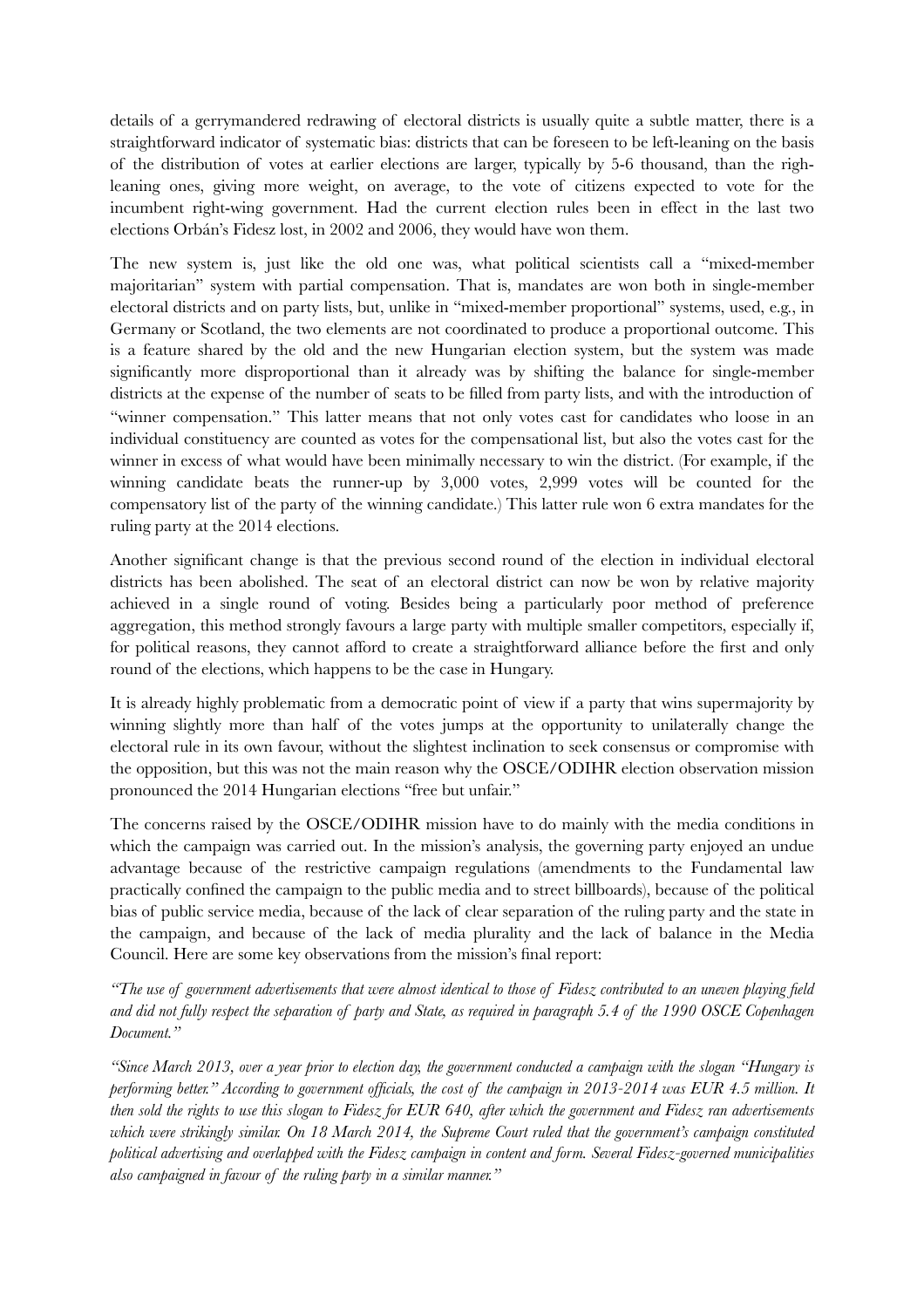*"Formally, numerous electronic and print media outlets provide for media diversity. Increasing ownership of media outlets by businesspeople directly or allegedly indirectly associated with Fidesz and the allocation of state advertising to certain media undermined the pluralism of the media market and heightened self-censorship among journalists. The limited amount of free airtime for candidates and absence of paid political advertisement on nationwide commercial television impeded electoral contestants' access to campaign via the media, at odds with paragraph 7.8 of the 1990 OSCE Copenhagen Document."*

*"Furthermore, a lack of political balance within the Media Council combined with unclear legal provisions on balanced coverage created uncertainty for media outlets. The public service broadcaster followed its legal obligation to allocate free airtime to contesting parties, albeit with limited impact. The OSCE/ODIHR media monitoring results showed that three out of five monitored television stations displayed a significant bias towards Fidesz by covering nearly all of its campaign in a positive tone while more than half the coverage of the opposition alliance was in a negative tone."* 

*"The majority of campaign billboard spaces were rented by Fidesz, although other parties had the possibility to do so. Opposition parties and candidates had limited access to broadcast media and public advertising space, including on billboards, lampposts and public buses, most of them owned by individuals affiliated with the government. This contributed to an uneven playing field. This restricted voters' access to information and, thus, potentially their ability to make an informed choice."* 

The full text of the final report of the OSCE/ODIHR mission is available here: [http://www.osce.org/](http://www.osce.org/odihr/elections/hungary/121098?download=true) [odihr/elections/hungary/121098?download=true.](http://www.osce.org/odihr/elections/hungary/121098?download=true)

## **10 Media freedom and pluralism stifled - vs. "Respect for the rule of law is intrinsically linked to respect for democracy"**

The last topic leads us naturally to that of media pluralism and freedom. The freedom of the press, the pluralism and independence of the media, are as indispensable for a democracy as is the separation of powers and the independence the institutions that serve as checks and balances. Indeed, in this respect the media is often treated on an equal footing with constitutional institutions that are supposed to be independent from the government. From the reforms enacted by the current regime, it is perhaps the new media laws that attracted the most attention in the EU and internationally.

The new media package consisted of three elements: an amendment to the constitution, Act 185 of 2010 on Media Services and Mass Media, and Act 104 of 2010 on the Freedom of the Press and Fundamental Rules of Media Content. All three were put forward by individual MPs rather than by the government to avoid requirements of participation and impact assessment, as was standard practice at the time (see above). The scope of the regulations encompasses radio, television, printed and on-line press, including commercial blogs, well beyond the scope of the previous regulations which left print media and the internet largely free from content regulation. The new law required all media content providers to register with the new Media Authority, including providers of print media products and online content (Article 41 of Act 185/2010).

Content regulations were heavily criticised for including vague and overly general norms. For example, Article 4 of Act 104/2010 states that the exercise of the freedom of the press may not "violate public morals." Article 17 (2) ruled that "media content may not offend...persons,...any majority, as well as any church." This latter provision was later changed to forbid the "exclusion" rather than merely the offending of the said entities. They also included provisions that most media were foreseeably unable to comply with. The original wording of Article 13 of the same act required that "all media content providers shall provide authentic, rapid and accurate information on local, national and EU affairs and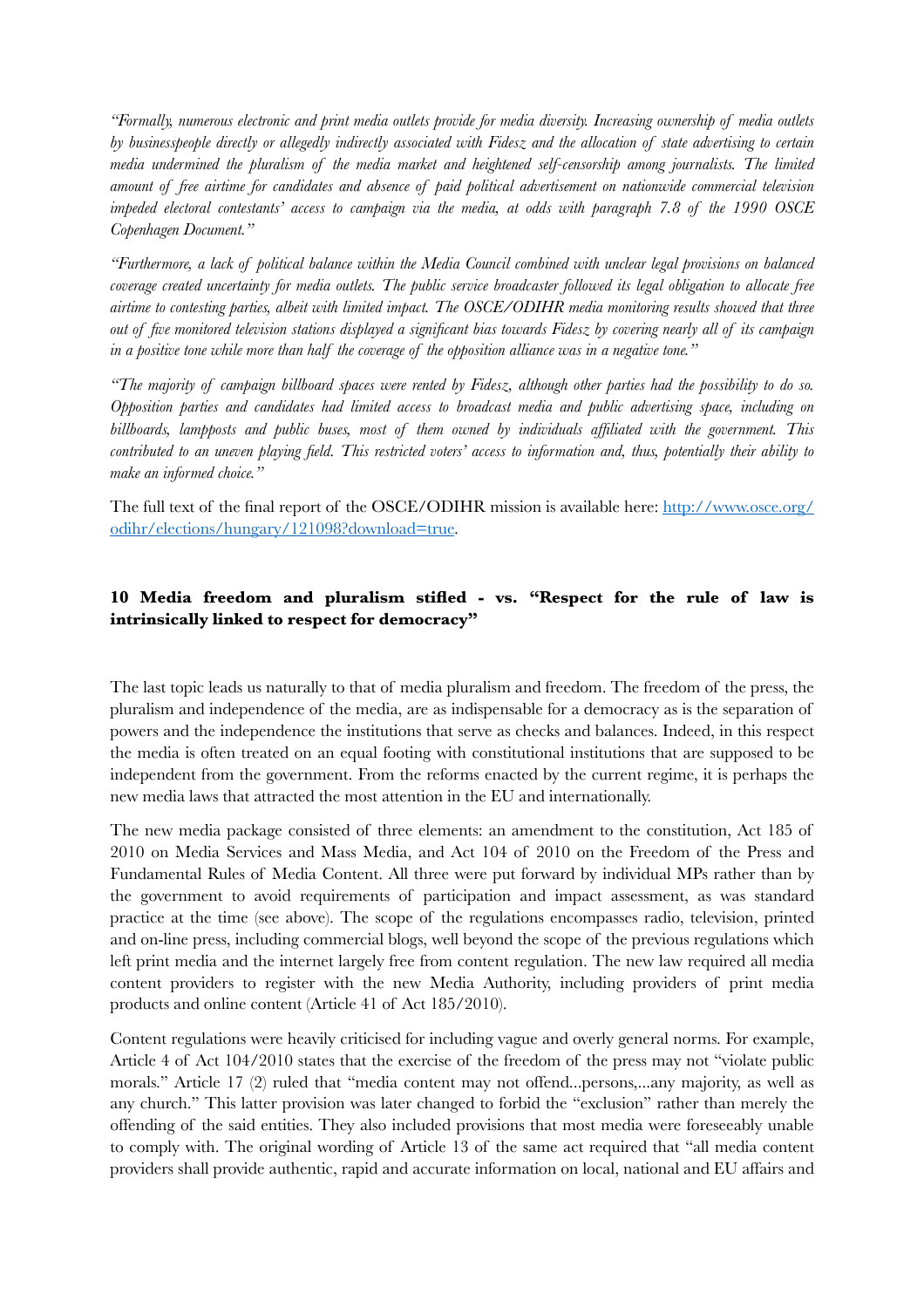on any event that bears relevance to the citizens of the Republic of Hungary and members of the Hungarian nation." Given that the law defined the meaning of the term "media content provider" in the broadest possible way, this requirement was simply impossible to meet for most who fell within its scope. An assessment of the proposed legislation before its adoption Commissioned by the Office of the OSCE Representative on Freedom of the Media called these requirements "traps content providers cannot avoid falling into, giving an opportunity for the authorities to penalise them for it" (<http://www.osce.org/fom/71218?download=true>). Again, these requirement were subsequently relaxed to some extent.

Compliance with the content regulations is overseen by the Media Council, which, as it was explained above, is comprised exclusively of the nominees of the ruling party and the Prime Minister. The Council may impose fines, as specified in Article 187 of Act 185/2010, which are so heavy that they may easily lead to the closure of printed and online newspapers, radio and TV stations, especially when imposed repeatedly. One of the main initial worries about the new media legislation was that the combination of the vague content requirements, the political bias of the supervising authority, and the heavy fines at its disposal, will be a major factor to revive self-censorship, a long tradition in the Hungarian media from the pre-1990 era.

Originally, Article 6 (2) of Act 104/2010 gave right to a court or "an authority" (without further specifying which) to oblige media content providers and their employees to reveal the identities of their sources even on grounds so vaguely defined as the interest of protecting "public order." Article 155 of Act 185/2010 allows authorities to search the premises of media content providers and "inspect, examine and make duplicates and extracts of any and all media containing data, document and deeds, even if containing trade secrets, related to the media service provision, publication of a media product or broadcasting." On the appeal of the Hungarian Civil Liberties Union, one of the NGOs currently attacked as "foreign-funded," in December 2011, the Constitutional Court in its Decision 165/2011 struck down the obligation of journalists to reveal their sources, and obliged the legislature to add provisions to Article 155 of Act 185/2010 that enable journalists to protect data that would reveal their sources. (This was, of course, before judges appointed unilaterally by the regime got majority in the Constitutional Court, and also before the new Fundamental Law that came into force on 1 January 2012 abolished *actio popularis* i.e. the right of anyone to turn to the Constitutional Court asking for the review of the constitutionality of a legal provision.)

As it turned out, the regime chose much simpler ways to ensure its now overwhelming media domination (including, of course, a widespread culture of self-censorship) than it was presumed at the time certain provisions of the new media legislation were intensely debated. Near-hegemony in the media was achieved primarily through exercising tight control over public service broadcasters which turned the public media into the propaganda outlet of the government, through the licensing policy of the all-Fidesz Media Council which fundamentally transformed the radio market in the government's favour, through ownership, i.e., the regime's oligarchs simply buying up media outlets (one relatively recent and significant development in this process has been the shutting down of the largest broadsheet newspaper Népszabadság, after Lőrinc Mészáros, a former schoolmate of the Prime Minister and mayor of the PM's native village, a gas-fitter turned the fifth riches individual in Hungary in a matter of years, mostly on winning EU-funded public procurements, bought up its publisher), through the centralisation of the advertising activities of state agencies and state-owned companies and channelling the spendings to pro-government media, through taxation policies targeting mainly the one remaining independent commercial tv channel accessible nationwide, and occasionally by other, chiefly economic means (such as applying pressure on the Hungarian subsidiary of German telecommunications giant Deutsche Telekom, which owned the then market leader on-line news outlet Origo.hu, which led to the laying-off of the editor-in-chief after Origo's independence became a nuisance to the government, and the eventual selling and transformation of the once well-respected independent news site into a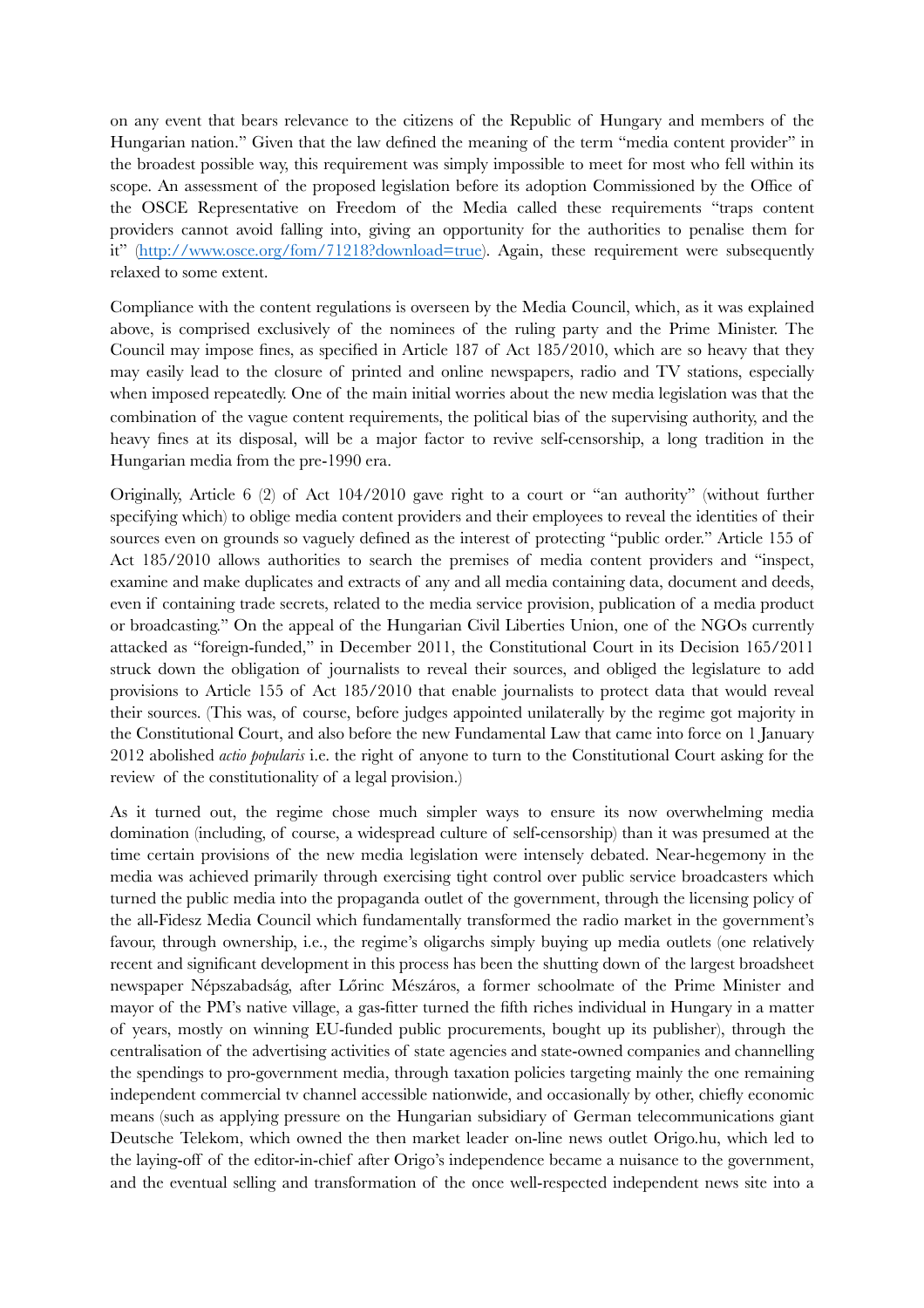widely abhorred tool of government propaganda, after which previous government plans for higher taxes on mobile communications, which would have affected DT's profits negatively, were conveniently forgotten). For a detailed report on these developments, prepared by another of the NGOs now targeted, Mérték Media Monitor, see: [http://mertek.eu/sites/default/files/reports/](http://mertek.eu/sites/default/files/reports/gasping_for_air.pdf) [gasping\\_for\\_air.pdf.](http://mertek.eu/sites/default/files/reports/gasping_for_air.pdf)

### **11 Critical civil society organisations harassed and defamed - vs. "Equality before the law" + "Respect for the rule of law is intrinsically linked to respect for democracy"**

Now that Vice-President of the Commission have stated that the newly proposed legislation on civil society organisations is a cause of concern for the Commission, but the Commission sees no systematic threat to the rule of law, it is just appropriate to remind the parties to the discussion of another piece of there-being-no-systematic-threat-to-the-rule-of-law, the continual harassment of independent NGOs, especially those that work for the protection of democracy and human rights, for marginalised groups, and for transparency, which started several years ago. The government's main goal is to undermine the credibility of civil society organisations that are critical of the government, and to intimidate their staff and activists. It started in 2013 by government officials and politicians of the ruling party starting to state publicly and highly repetitively that the independent NGO's are "agents of foreign interests," their staff and activists "are on foreign payrolls," and they are "instruments of undue foreign interference with the sovereign self-determination of the Hungarian state." Progovernment media also launched an extensive smearing campaign to turn public opinion against the civil society organisations in question, demonising, most of all, George Soros, portrayed as paying these organisation for criticising the government.

Here is a characteristic excerpt from a speech by PM Orbán, from July 2014, commenting on the issue:

*"If we look at civil organisations in Hungary, ... , debates concerning the Norwegian Fund have brought this to the surface, then what I will see is that we have to deal with paid political activists here. And these political activists are, moreover, political activists paid by foreigners. Activists paid by definite political circles of interest. It is hard to imagine that these circles have a social agenda. It is more likely that they would like to exercise influence through this system of instruments on Hungarian public life. It is vital, therefore, that if we would like to reorganise our nation state instead of the liberal state, that we should make it clear, that these are not civilians coming against us, opposing us, but political activists attempting to promote foreign interests. Therefore, it is very apt that a committee was being formed in the Hungarian parliament that deals with constant monitoring, recording and publishing foreign attempts to gain influence, so that all of us here, you as well, will know who the characters behind the masks are."* (An English translation of the [whole speech is available here: http://budapestbeacon.com/public-policy/full-text-of-viktor-orbans](http://budapestbeacon.com/public-policy/full-text-of-viktor-orbans-speech-at-baile-tusnad-tusnadfurdo-of-26-july-2014/10592)[speech-at-baile-tusnad-tusnadfurdo-of-26-july-2014/10592.](http://budapestbeacon.com/public-policy/full-text-of-viktor-orbans-speech-at-baile-tusnad-tusnadfurdo-of-26-july-2014/10592))

By the time these words were spoken, the concrete harassments already began. The first targets were the operators and recipients of the EEA/Norway Grants NGO Fund. In the spring of 2014, after a breach of the bilateral agreement between Hungary and Norway concerning the administration of the funds from the part of the Hungarian government, Norway suspended the disbursement of the funds, with the sole exception of the NGO Programme, which was the only one administered by an independent consortium of civil society organisations unaffected by the changes. As it was later leaked, this prompted the government to blacklist 13 grantee organisations of the NGO Programme, some of which were later drawn into unsubstantiated allegations of embezzlement and fraud.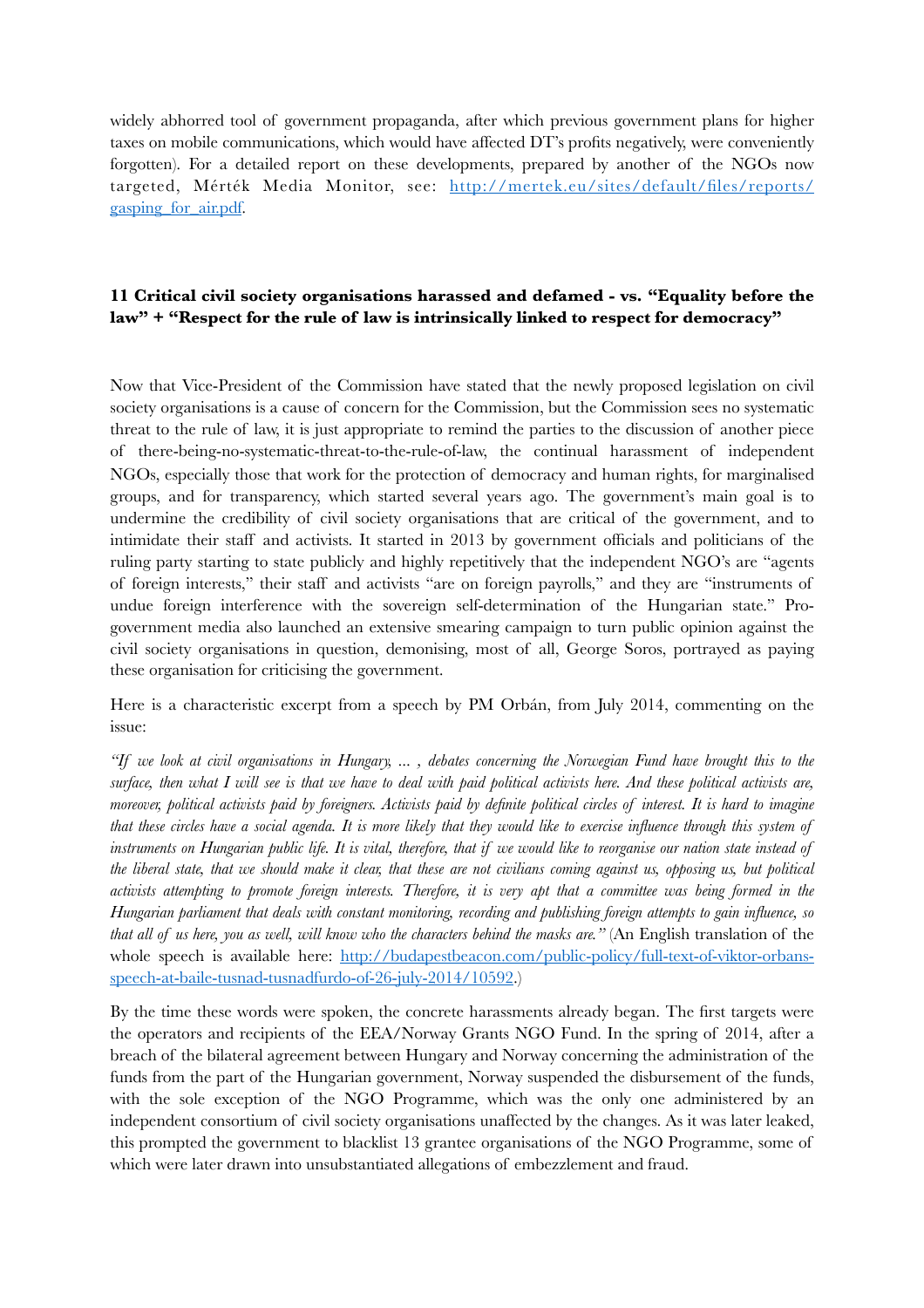In May 2014, the Government Control Office started auditing the organisations operating the EEA/ Norway Grants NGO Fund and its grantees, even though, as emphasised at the time by the Norwegian government, according to the bilateral agreements on the EEA and Norway Grants, it had no jurisdiction to perform such audits. The Norwegian government expressed that it had no willingness to give any credit to the audit performed by the Hungarian government agency. In September 2014, two NGO Fund operator organisations' offices were spectacularly raided by the riot police, seizing computers and documents, and the tax numbers of the four NGO's were suspended on grounds of alleged non-cooperation with the audit, blocking their operation. The Government Control Office reported on five organisations to the Hungarian prosecutorial services, accusing them of illegal conduct. Here is a full timeline of the relevant events between August 2013 and September [2014 prepared by the Hungarian Helsinki Committee: http://helsinki.hu/wp-content/uploads/](http://helsinki.hu/wp-content/uploads/Timeline_of_gov_attacks_against_Hungarian_NGOs_20140921.pdf) Timeline of gov attacks against Hungarian NGOs 20140921.pdf.

By October 2015, the prosecutors concluded that the organisations involved in the distribution of the NGO funds operated lawfully, having committed only a few minor administrative mistakes. At roughly the same time, it became known that the Criminal Division of the Tax Authority closed its investigation of 18 organisations, including the ones previously raided, for lack of evidence of wrongdoing.

This is the context in which the current legislative proposal on foreign-funded NGO's, practically translated from the Russian original, needs to be interpreted.

## **12 Violation of religious freedom and equality - vs. "Effective judicial review including respect for fundamental rights" + "Equality before the law" + "Respect for the rule of law is intrinsically linked to respect … for fundamental rights"**

The new Church Act (Act CCVI of 2011), which came into force in January 2012, changed the church registration regime. Previously, every religious community with a membership exceeding a hundred enjoyed the legal status of a church. An appendix to new law listed originally 14 handpicked churches which are recognised. A longer list of 32 in total was later adopted. The rest of previously recognised churches, about 200 of them altogether, all lost their status and were required to apply for re-registration or lose their status as churches permanently. Re-registration has been made conditional on a discretionary decision of the Parliament. The constitutional basis for this legislation was Article 21 § 1 of the Transitional Provisions of the Fundamental Law, which gave the Parliament the power to identify the recognised churches in a cardinal law and to determine the criteria for the recognition of further churches that might be admitted in the future. In December 2012, the Constitutional Court annulled this provision of the Transitional Provisions of the Fundamental Law. In March 2013 (Decision 6/2013 [III. 1.]), the Court also annulled the provisions of the new Church Act which deprived the non-recognised churches of their church status, and declared that *"it would raise ... constitutionality issues if the legislature were to grant the possibility to become a legal person or to establish a specific legal entity for some organisations while arbitrarily excluding others in a comparable situation or making it disproportionately difficult for them to obtain such legal status."* The Court also recalled that, when such a power is exercised by the legislature, *"The Constitutional Court has previously established that the risk of some kind of political assessment being made in connection with the recognition of Churches cannot be excluded."* In response, in the Fourth Amendment to the Fundamental Law, which has come into force in April 2013, the governing supermajority reintroduced the power of the Parliament to grant church status into the Fundamental Law itself. The Fifth Amendment to the Fundamental Law, in force from October 2013, emphasised that everyone had equal rights to establish religious communities, whereas the state may choose to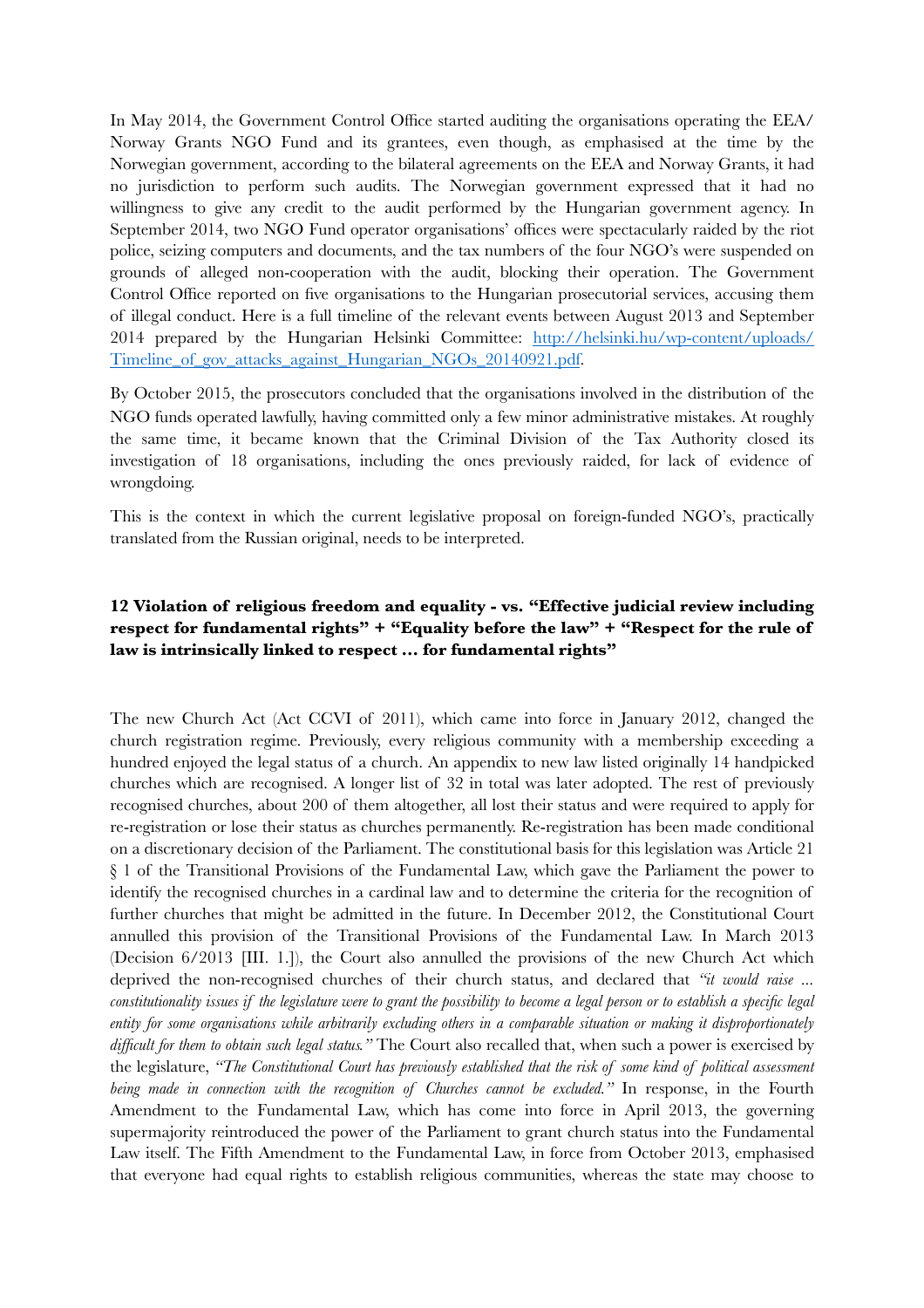cooperate with some of them to promote public goals, as a result of which they will be given the status of "incorporated church." Incorporated churches however, as opposed to mere religious communities, continued to enjoy preferential treatment. For one, only incorporated churches are entitled to the 1% of personal income tax earmarked by tax-payers as a donation and to the corresponding state subsidy. Incorporated churches have privileges also in the areas of religious education and confessional activities within state institutions, operation of cemeteries, including religious funerals, publication of religious printed material and production and marketing of religious objects.

In the meantime, between November 2011 and August 2012, several of the religious communities affected turned to the European Court of Human Rights claiming that, under Article 11 read in conjunction with Articles 9 and 14 of the European Convention of Human Rights, the de-registration and discretionary re-registration of Churches amounted to a violation of their right to freedom of religion and was discriminatory, and that, under Articles 6 and 13 of the Convention, the relevant procedure was unfair and did not offer any effective remedy. Notably, their legal representation for nine of them was provided by the Hungarian Civil Liberties Union, one of the NGOs now attacked as "foreign-funded." The Court decided to join the applications. In its ruling of 8 April 2014, the Court emphasised that *"the State has a duty to remain neutral and impartial in exercising its regulatory power in the sphere of religious freedom and in its relations with different religions, denominations and beliefs"* and *"the State's duty of neutrality and impartiality, as defined in the Court's case-law, is incompatible with any power on the State's part to assess the legitimacy of religious beliefs."* The Court reiterated that *"the ability to establish a legal entity in order to act collectively in a field of mutual interest is one of the most important aspects of freedom of association, without which that right would be deprived of any meaning,"* and that *"Where the organisation of the religious community was in issue, a refusal to recognise it was also found to constitute interference with the applicants' right to freedom of religion under Article 9 of the Convention."* The Court established that *"that the measure in issue in the present case effectively amounted to the deregistration of the applicants as Churches and constituted interference with their rights enshrined in Articles 9 and 11."* The Court expressed its opinion that, *"the adherents of a religion may feel merely tolerated – but not welcome – if the State refuses to recognise and support their religious organisation whilst affording that benefit to other denominations. This is so because the collective practice of religion in the form dictated by the tenets of that religion may be essential to the unhampered exercise of the right to freedom of religion."* In line with the previous ruling of the Hungarian Constitutional Court, the Court noted that *"decisions on the recognition of incorporated Churches lie with Parliament, an eminently political body, which has to adopt those decisions by a two-thirds majority. The Venice Commission has observed that the required votes are evidently dependent on the results of elections … As a result, the granting or refusal of Church recognition may be related to political events or situations. Such a scheme inherently entails a disregard for neutrality and a risk of arbitrariness. A situation in which religious communities are reduced to courting political parties for their votes is irreconcilable with the requirement of State neutrality in this field."* And also that *"religious communities cannot reasonably be expected to submit to a procedure which lacks the guarantees of objective assessment in the course of a fair procedure by a non-political body.*" The Court also considered that *"Where … the State has voluntarily decided to afford entitlement to subsidies and other benefits to religious organisations … it cannot take discriminatory measures in the granting of those benefits,"* and *"Similarly, if the State decides to reduce or withdraw certain benefits to religious organisations, such a measure may not be discriminatory either."* The Court found that *"under the legislation in force, certain religious activities performed by Churches are not available to religious associations, a factor which in the Court's view has a bearing on the latter's right to collective freedom of religion,"* and that *"such differentiation fails to satisfy the requirement of State neutrality and is devoid of objective grounds."* In conclusion, the Court established that *"in removing the applicants' Church status altogether rather than applying less stringent measures, in establishing a politically tainted re-registration procedure whose justification as such is open to doubt and, finally, in treating the applicants differently from the incorporated Churches not only with regard to the possibilities for cooperation but also with regard to entitlement to benefits for the purposes of faith-related activities, the authorities disregarded their duty of neutrality vis-à-vis the applicant communities. These elements, taken in isolation and together, are sufficient for the Court to find that the impugned measure cannot be said to correspond to a "pressing social need" There has therefore been a violation of Article 11 of the Convention read in the light of Article 9."* (The Court's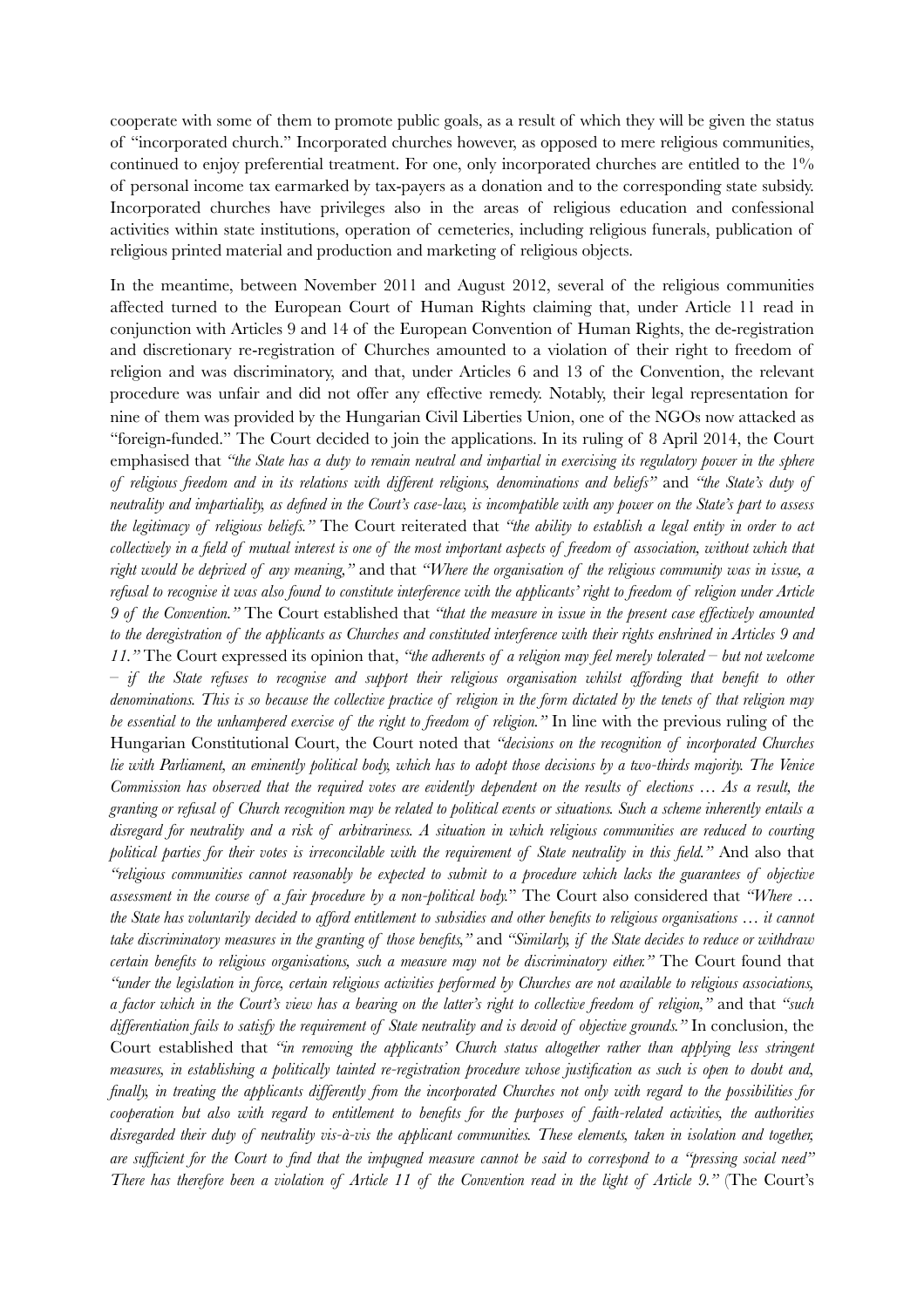judgment is available here: http://hudoc.echr.coe.int/eng#{"appno":["70945/11"],"itemid": ["001-142196"]}.)

In September 2015, the Government published a draft of a comprehensive amendment the 2011 Church Act, notably without prior consultation with the churches that the 2011 Church Act affected negatively, aiming to fix some of the most problematic provisions. Initially, the draft received broadly welcoming remarks from some opposition corners, and also heavy criticism form a number of NGOs and churches affected. The government ignored every suggestion from opposition parties and civil society organisation to improve on the draft, which was introduced to the Parliament unaltered. As a result, in the final vote in December 20015, it failed to get a two-thirds majority support, which, being a cardinal law, it would have required to pass. (By this time the government lost its supermajority in the Parliament.)

In March 2016, the Hungarian Civil Liberties Union launched a campaign for the amendment of the Church Act, and published a concept paper for the amendment, in line with the rulings of both the Constitutional Court and the European Court of Human Rights ([http://www.liberties.eu/en/](http://www.liberties.eu/en/campaigns/your-faith-your-case-hclu-church-law-campaign) [campaigns/your-faith-your-case-hclu-church-law-campaign](http://www.liberties.eu/en/campaigns/your-faith-your-case-hclu-church-law-campaign)). To no avail.

The latest developments are that the ECtHR ruled on damages to be paid to churches deprived of their church status in June 2016 and, with respect to one affected church, just a few days ago, on 25 April 2017.

## **13 The treatment of asylum seekers - vs. "Effective judicial review including respect for fundamental rights" + "Respect for the rule of law is intrinsically linked to respect … for fundamental rights"**

There is no need to provide an extensive summary of the situation here, given that in December 2015, the European Commission initiated an infringement procedure against Hungary concerning its asylum law. Among others, the Commission raised the concern that decisions in which an applicant appeals the initial verdict, the initial decision is not automatically suspended, which forces applicants to leave the country before the deadline for lodging an appeal expires, or before the appeal could have been heard. The Commission is also worried by the fact that in the judicial review of decisions rejecting an asylum application, a personal hearing is now only optional, and there is no possibility to refer to new facts and circumstances. Judicial decisions about appeals are issued by a court secretary at a subjudicial level lacking any judicial independence. Another concern raised is that Hungarian law now allows for fast-tracked criminal proceedings against those who cross the border irregularly, but does not respect their right to interpretation and translation in criminal proceedings. These concerns all pertain eminently to the rule of law, or rather, the lack thereof.

#### **14 Conclusion**

These are just the outlines of the transformation that our country underwent since April 2010. Many other issues and cases could be cited. All aspects of this transformation affect the rule of law.

The issue of this paper is whether there is a systemic threat to the rule of law in Hungary. The expression "a systemic threat to the rule of law" has both a natural, commonsensical meaning, accessible to anyone familiar with the concepts involved, and a well-defined technical meaning in the